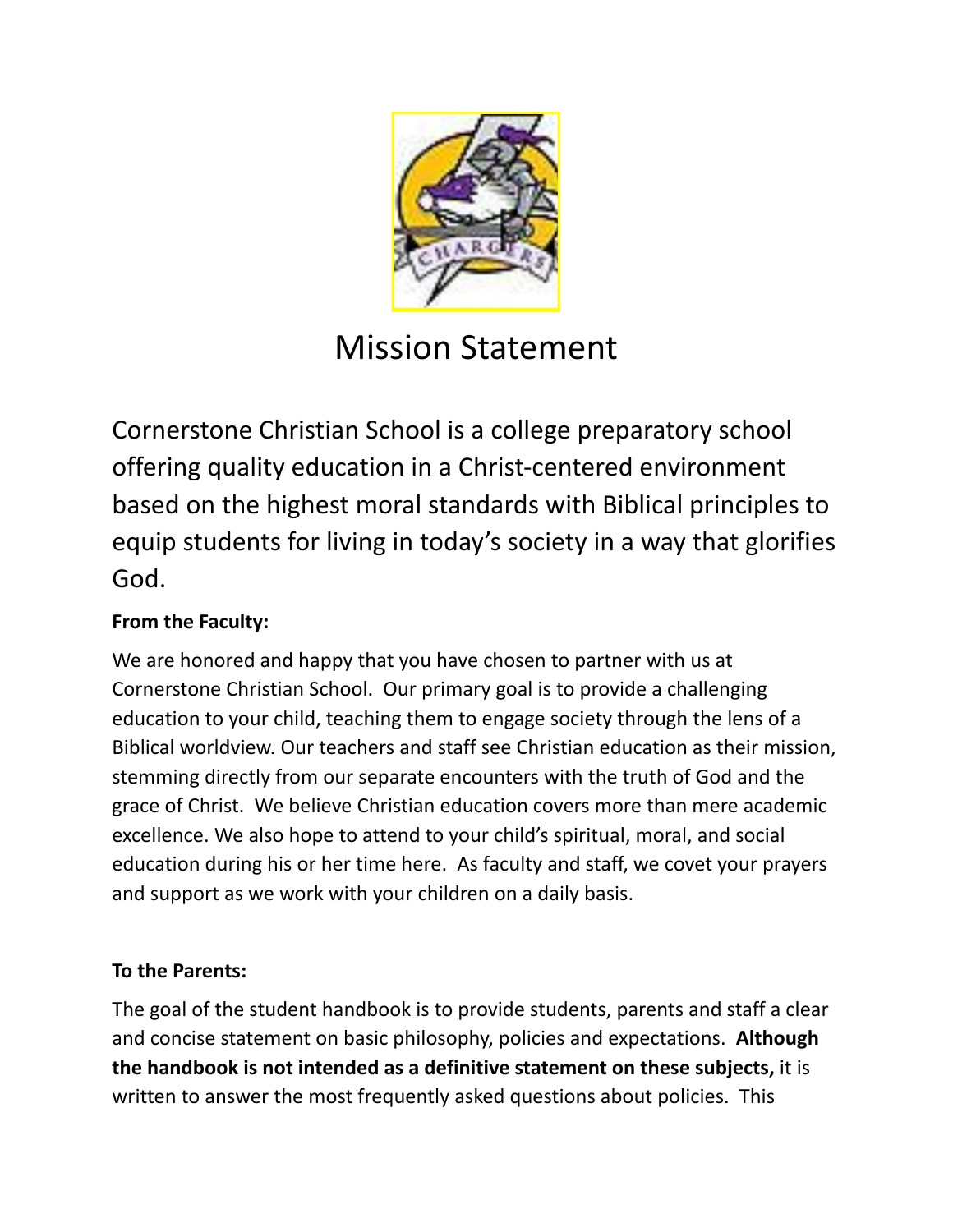handbook is to provide **basic guidelines** to enable parents, students and staff to be "of one mind" in our daily privilege of training children to honor God.

### **ACCREDITATION**

CCS is honored to be accredited by the following institutions:

- The Alabama Independent School Association (AISA)
- AdvancEd (formerly SACS)

## **BOARD OF DIRECTORS**

Roy McKinney

(CCS/Bethel Deacon Liaison)

Jana Kelbie Baker

(CCS Alumna)

Dan Blankenship

(CCS Parent/Bethel Member)

Keyla Findley

(CCS Parent/Alumna)

Paul Martin

(CCS Parent/Bethel Deacon)

Chesley Phillips

(CCS Parent/Alumna)

The following are *ex officio*, non-voting members:

Eric Wilson- Financial Administrator

Hal Warren- Pastor of Bethel Baptist Church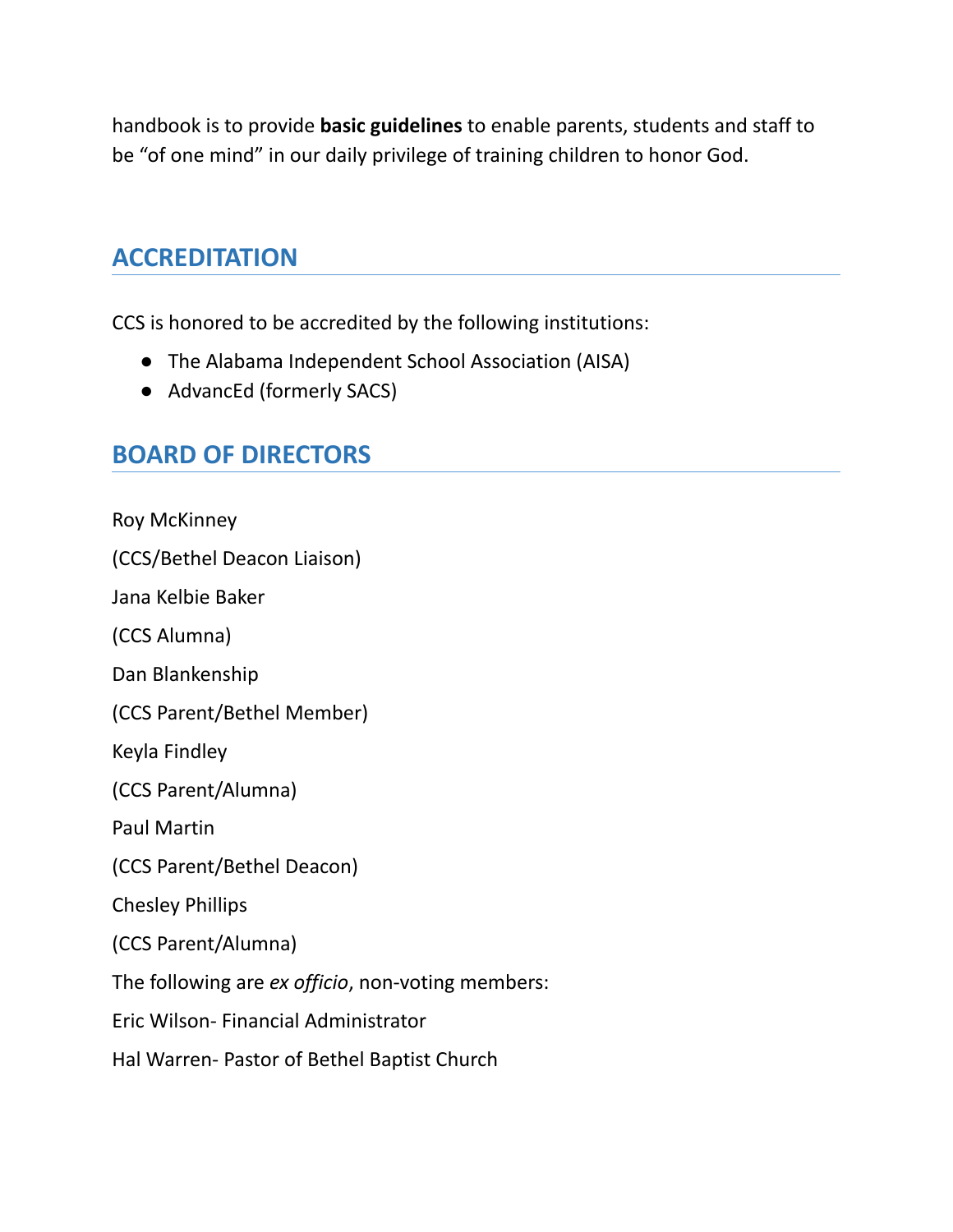## **ADMINISTRATION**

**Margaret Pickett**

School Director

### **James Lee**

Athletic Director

#### **Laurie Porter**

Dean of Students

### **Christina Benz**

Administrative Assistant

### **Eric Wilson**

Financial Officer

#### **Lorna Davis**

School Counselor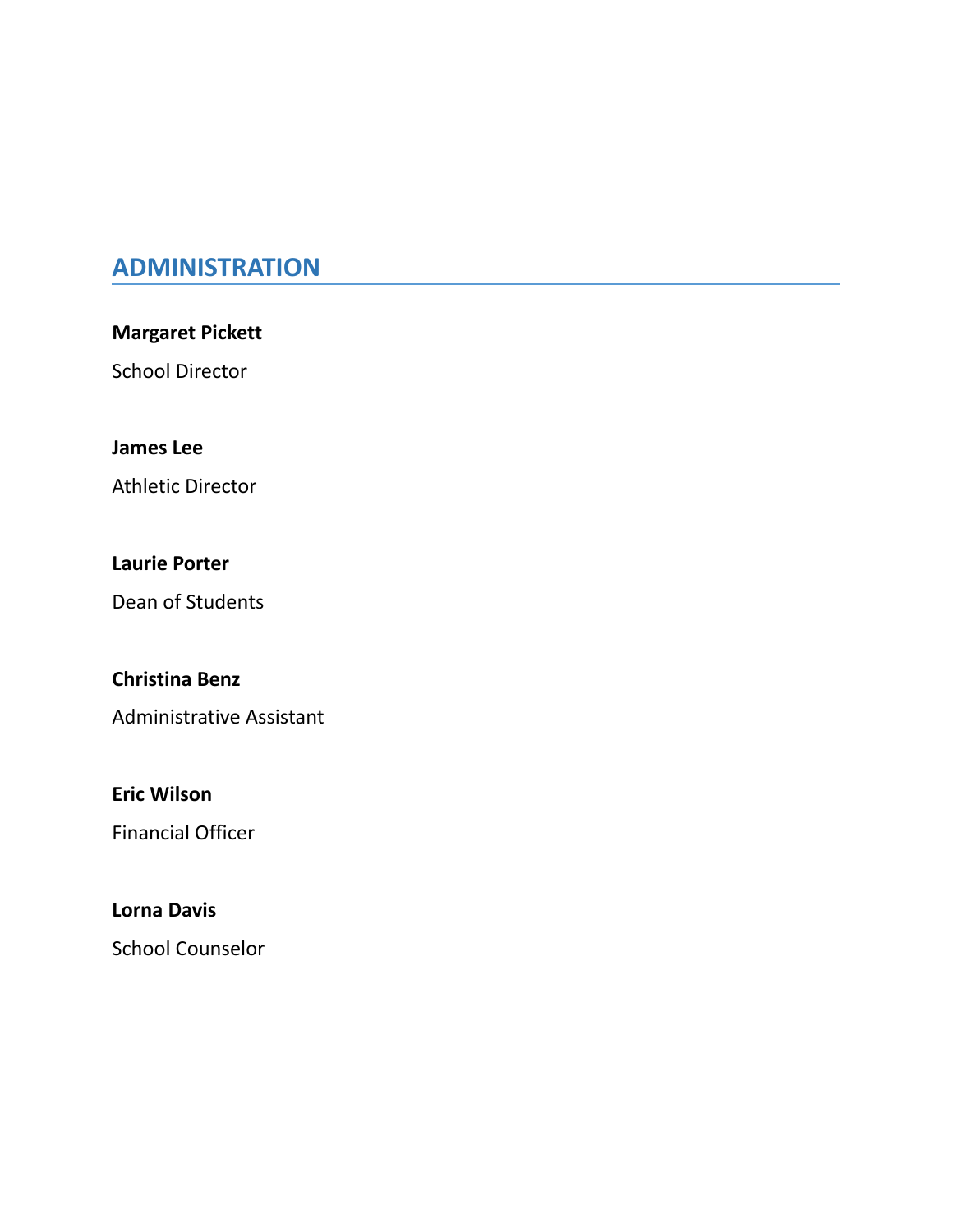# **Admissions**

Cornerstone Christian School does not discriminate on the basis of race, color, gender or national/ethnic origin. Students must score on grade level to be eligible for unqualified enrollment; probationary enrollment is available at the sole discretion of the CCS administration. The school will not enroll students whose special educational or physical needs cannot be met by existing programs and staff.

### **MATTHEW PRINCIPLES**

Any parent or student who is part of the CCS family is expected to abide by the Matthew principles when it comes to complaints and concerns. This biblical principle is found in Matthew 18:15-17, and it is already part of the faculty/staff contract, and they are expected to comply with this policy.

The policy basically means that if there is a problem, the person who feels slighted should address the person who has caused the offense and not engage in discussions about the person or the situation with others. The situation should be discussed in brotherly/sisterly love and each party should be willing to hear and attempt to reconcile the issue with a godly heart. If such a reconciliation is not possible, then the person who feels offended should involve the next level of school leadership so that an appropriate meeting can be arranged for discussion.

Members of the CCS family who choose to ignore the Matthew Principles and engage in discussing or complaining about the situation with people who are not involved in the situation will be found to be in violation of this policy which is part of the enrollment agreement with CCS.

# **ADMISSIONS PROCEDURE**

A checklist for admissions is available on-line at [cornerstonechargers.com.](https://www.cornerstonechargers.com/admissions) This includes a step-by-step admissions procedure.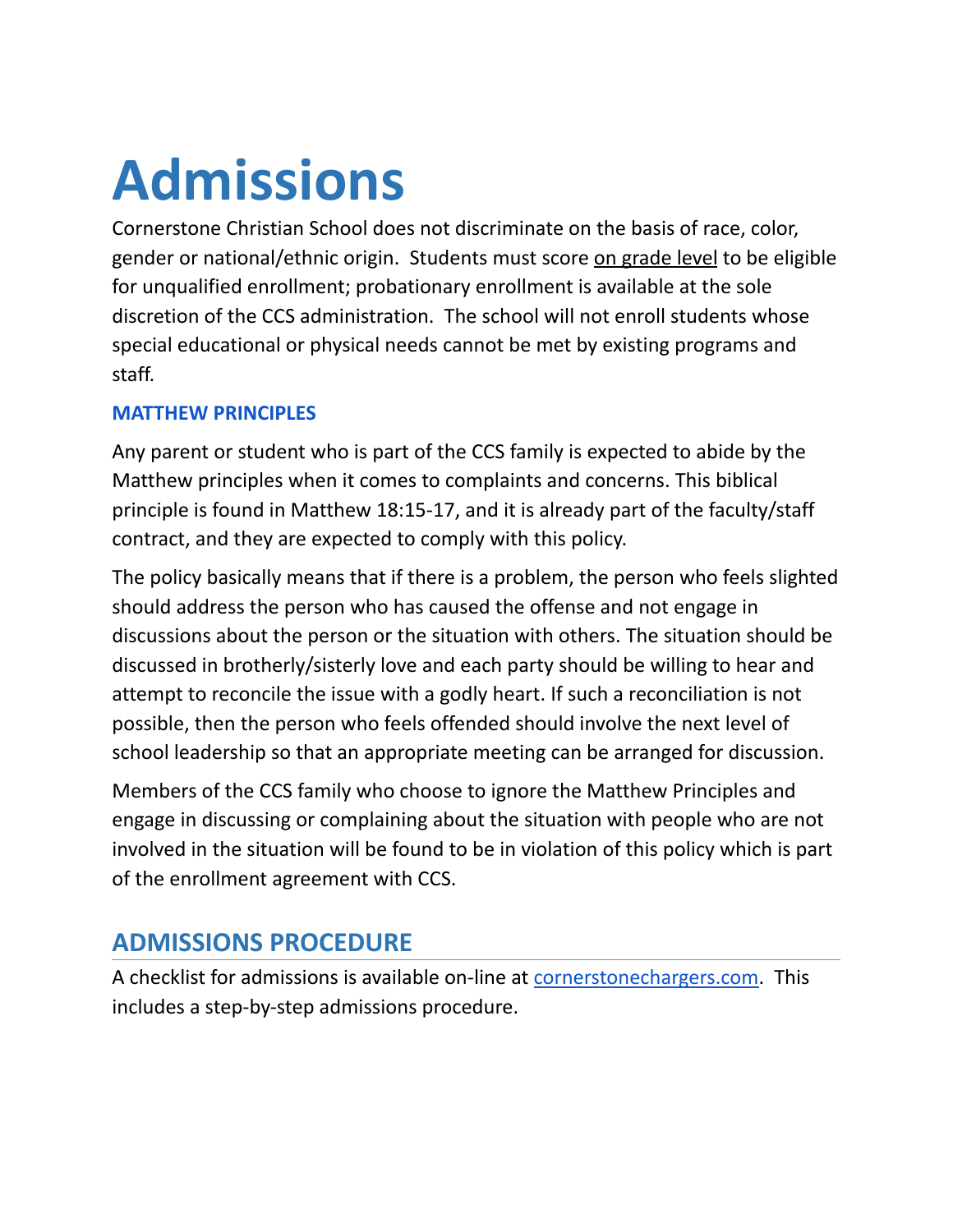# **REQUIRED FORMS**

- Application for Admission
- Last report card, unofficial transcript, and most recent standardized test results.
- Entrance testing may be required
- Immunization forms, birth certificate and social security card.

## **NOTIFICATION**

Parents will be notified of the outcome of the admissions process via letter, telephone, or e-mail.

## **ACCEPTANCE FACTORS**

- Behavioral record: we need complete disclosure of any past behavior issues. *Failure to disclose issues may be grounds for non-acceptance or dismissal.*
- Academic record: students should have a 2.0 GPA to qualify for enrollment. Students who have been homeschooled without a homeschool cover may be admitted but will need to achieve B averages in their classes for the first year of enrollment.
- Parent Support: the parents must agree to abide by the standards laid out in the CCS handbook, including the Matthew Principles of expressing concerns.

## **AGE REQUIREMENTS**

Under the rules of AISA (Alabama Independent School Association),  $1<sup>st</sup>$  grade students must be six years old by <u>October 1<sup>st</sup>.</u> This rule applies starting in Pre-K so students will be on track to start  $1<sup>st</sup>$  grade on target.

## **MISCELLANEOUS INFORMATION**

● Married/pregnant students/students with children may not attend CCS.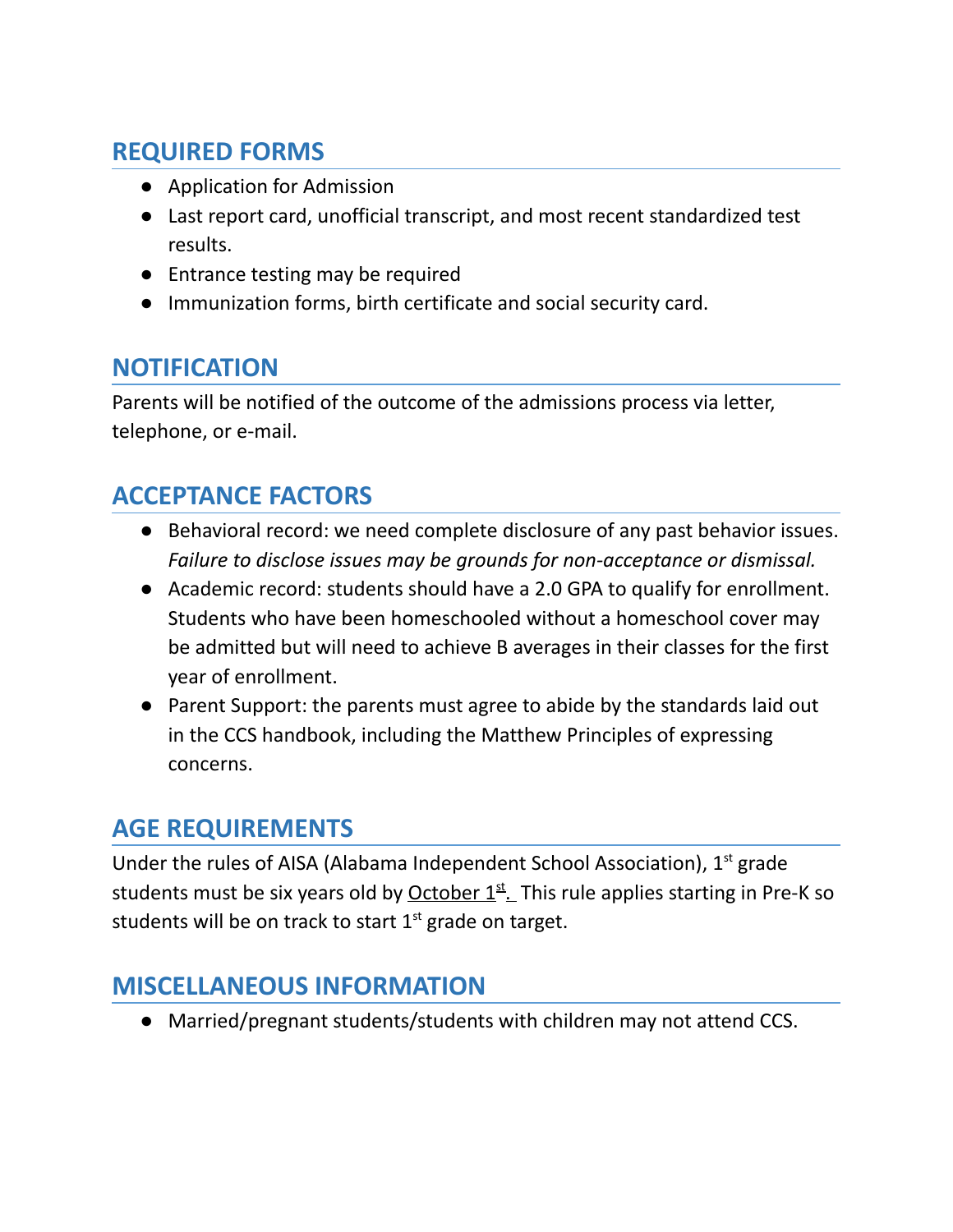● Students entering CCS on probation will be provided with a probationary contract, which outlines clear academic/behavioral goals and guidelines for their first semester with us.

### **DRUG TESTING**

CCS reserves the right to host a drug dog on campus and to drug test any student in grades 7-12 at any time; this information may be used to make decisions regarding admission or continued enrollment. This policy is intended to maintain a safe, drug-free environment for all our students.

## **CLASS PLACEMENT**

Student's needs and abilities are considered in all placement decisions. CCS makes decisions in the best interest of both the school and the student; parents may be invited to this conversation, but the final decision rests with the school administration.

Please do not make requests for specific teachers.

## **PROGRESS REVIEW**

The most objective indicators of basic progress are standardized test scores and grades. However, general classroom demeanor and willingness to learn are also vital. A student who demonstrates poor progress, poor attitude, and/or lack of interest in learning may be placed on probation, invited to withdraw, or required to complete their education elsewhere.

## **PROMOTION/RETENTION**

The purpose of class is to learn the material. Students with academic deficits may be held back in one or more subjects. These decisions are never made lightly.

In pre-K and Kindergarten, students are assessed to gauge their readiness for the next grade, especially in reading.

Elementary students who fail any subject, or demonstrate cause for concern, (especially in English and Math) may be promoted only at the discretion of the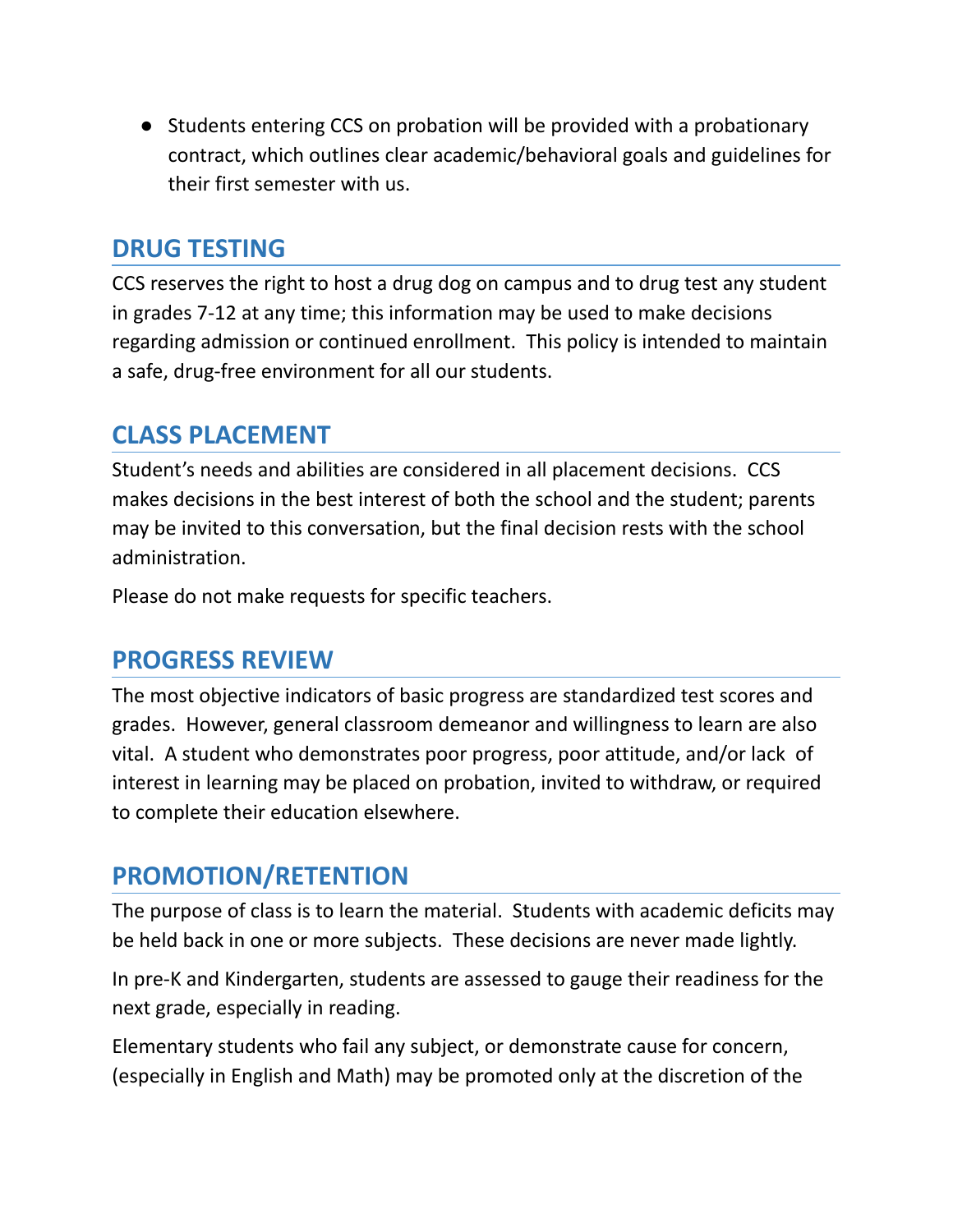teacher/administration. Further, they may be required to work over the summer to demonstrate readiness to move ahead.

Students in grades 1-8, will not be promoted with more than one F on their final averages.

In grades 9-12, any core semester failed must be repeated or made up through alternative credit, such as distance learning. We do not offer summer school.

All Bible classes must be passed to remain at CCS. Any semester of Bible that is failed must be made up with 75 hours of community service and school-approved Bible study.

All of these policies are designed to ensure that students do not carry a deficit from one year to the next.

# **DUAL ENROLLMENT**

The way colleges look at High School graduates has gone through dramatic changes in the past decade. Colleges have come to expect graduates to have earned Dual Enrollment credits in high school.

Rising sophomores, juniors and seniors are encouraged to take collegiate courses during their tenure at CCS.

It is possible for a student to accumulate enough credits to graduate from High School with an Associate's Degree as well.

Students must meet with the principal or counselor to be sure all criteria are met to start the process.

# **FINANCES**

CCS relies on tuition and fees to pay our teachers, purchase textbooks, help our church with utilities, and fund the instructional programs. It is never our intent to place a family in an awkward situation; however, we must insist that all families honor their financial obligations to the school in order to protect the school's integrity and its future.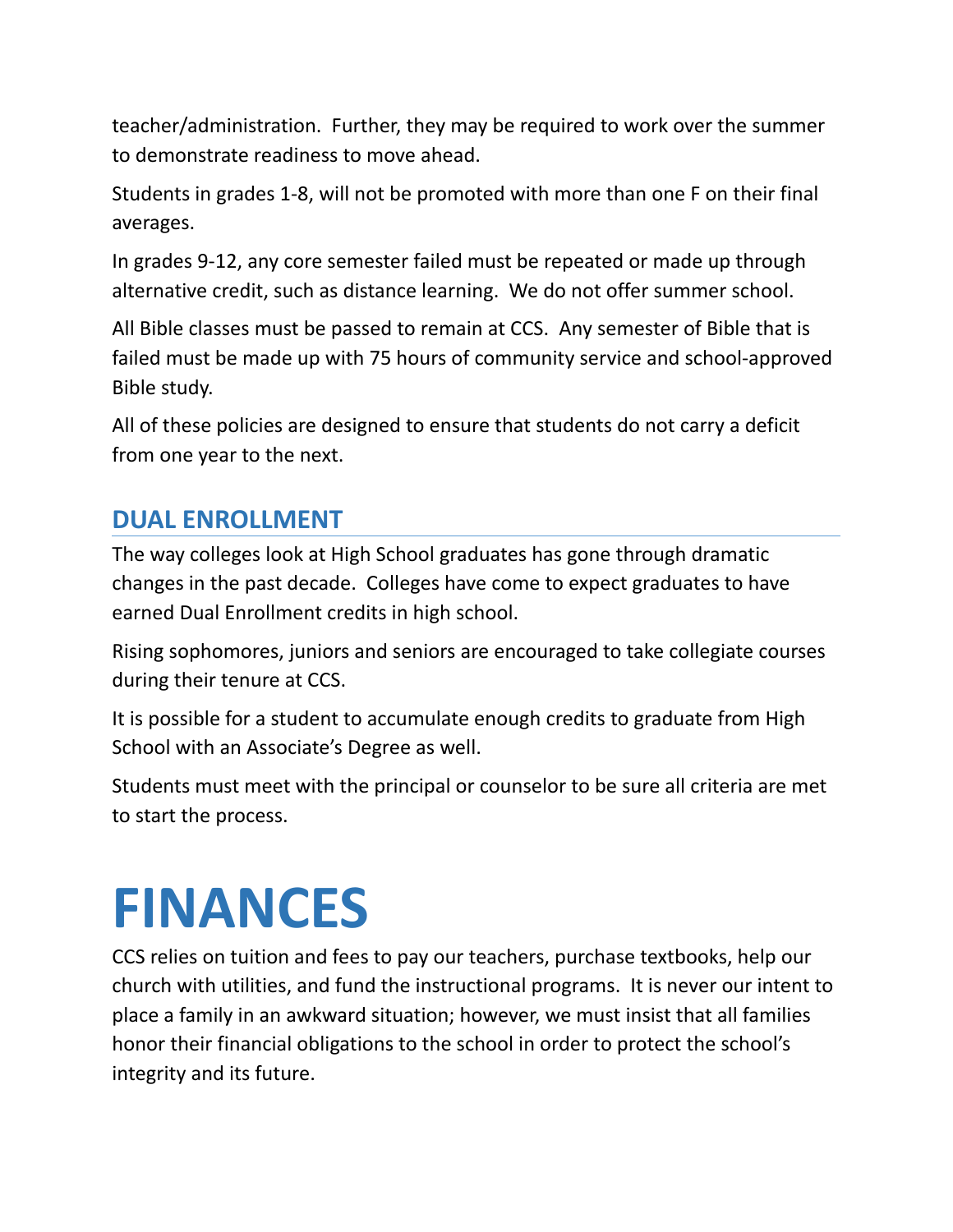CCS assesses a \$25 returned check fee for all NSF checks. If collection is turned over to an attorney, the parent/guardian is responsible for all legal fees as well as past-due amounts.

### **TUITION**

A tuition schedule is available online or in the school office. Families who withdraw during the school year will receive no records or transcripts until financial obligations are met in full. The only exceptions to this policy are clearly outlined in the CCS Financial Contract. Financial contracts are between our families and our school board; CCS administration does not have the authority to make or break contracts with families outside of the grounds already approved by the board. **All tuition must be paid in full up front or serviced through our automated debit system.**

## **NEED-BASED ASSISTANCE**

CCS offers a tuition model based on family needs through a third-party company. For more information, contact Eric Wilson at the school.

## **PAST DUE ACCOUNTS**

When a family's tuition account is past due, the following steps will be taken:

30 days: Access to all student grades and records terminated until account is current.

60 days: Student barred from participating in all extracurricular activities/field trips.

90 days: Student dismissed from CCS; account turned over to collections.

*Students with past-due accounts are not eligible for re-enrollment until satisfactory arrangements have been made. Seniors with past-due accounts are not eligible to participate in graduation, receive a diploma, or receive transcripts until all accounts have been cleared.*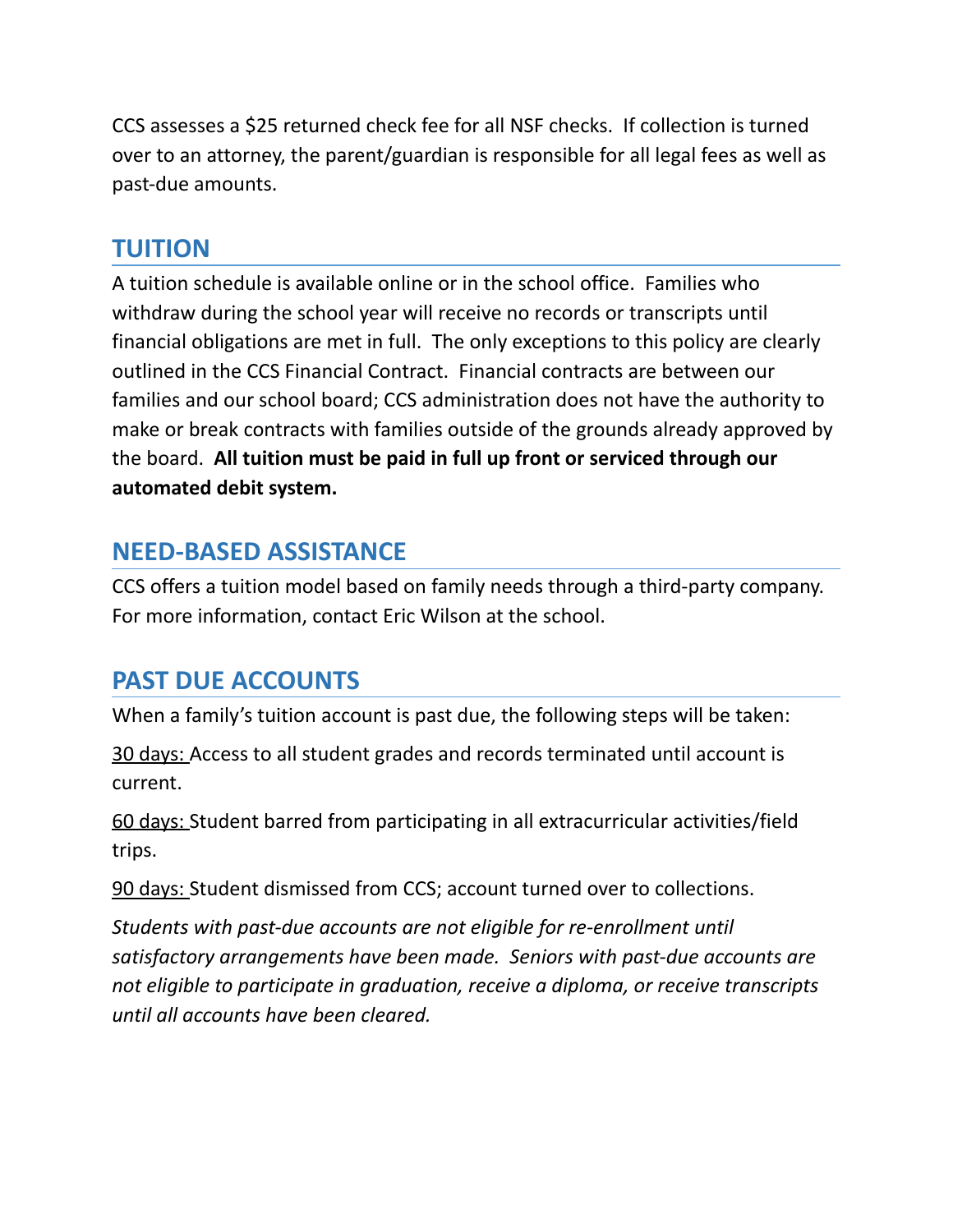# **OPERATIONS**

### **HOURS**

K3-K5: Full-day 8:00-2:45  $1<sup>st</sup> - 6<sup>th</sup>$  Grades: 8:00-2:45

7<sup>th</sup>-12<sup>th</sup> Grades: 8:00-2:55

### **MORNING ARRIVAL**

As of the start of the 2021-22 school year, the play for arrival is as follows; however, changes may be made based on unforeseen circumstances.

Students should not arrive before 7:30, when the building will be opened. Students in grades K 5-12 are expected to report to the sanctuary and sit in the designated areas for their grade level. K5 parents may accompany their children to the classroom for the first 2 days of school; after that, K5 students should report to the sanctuary with all other students. Students in K3 and K4 are to report directly to their classroom in the morning; parents may accompany their children to the classroom the first week of school. Students should be dropped off in the drive-through of the main entrance. Elementary students who drive or ride with an older student should come through the front doors and report to the sanctuary. Teachers will be in the drive-through area to help students get safely into the building. High school students who drive or ride with a student driver should come through the cafeteria since they will be parking on the cafeteria side of the school. They must report to the sanctuary and wait for dismissal. Since students are all gathered together in the sanctuary before school begins, often announcements will be made before dismissal, so it is important that all students be in the sanctuary.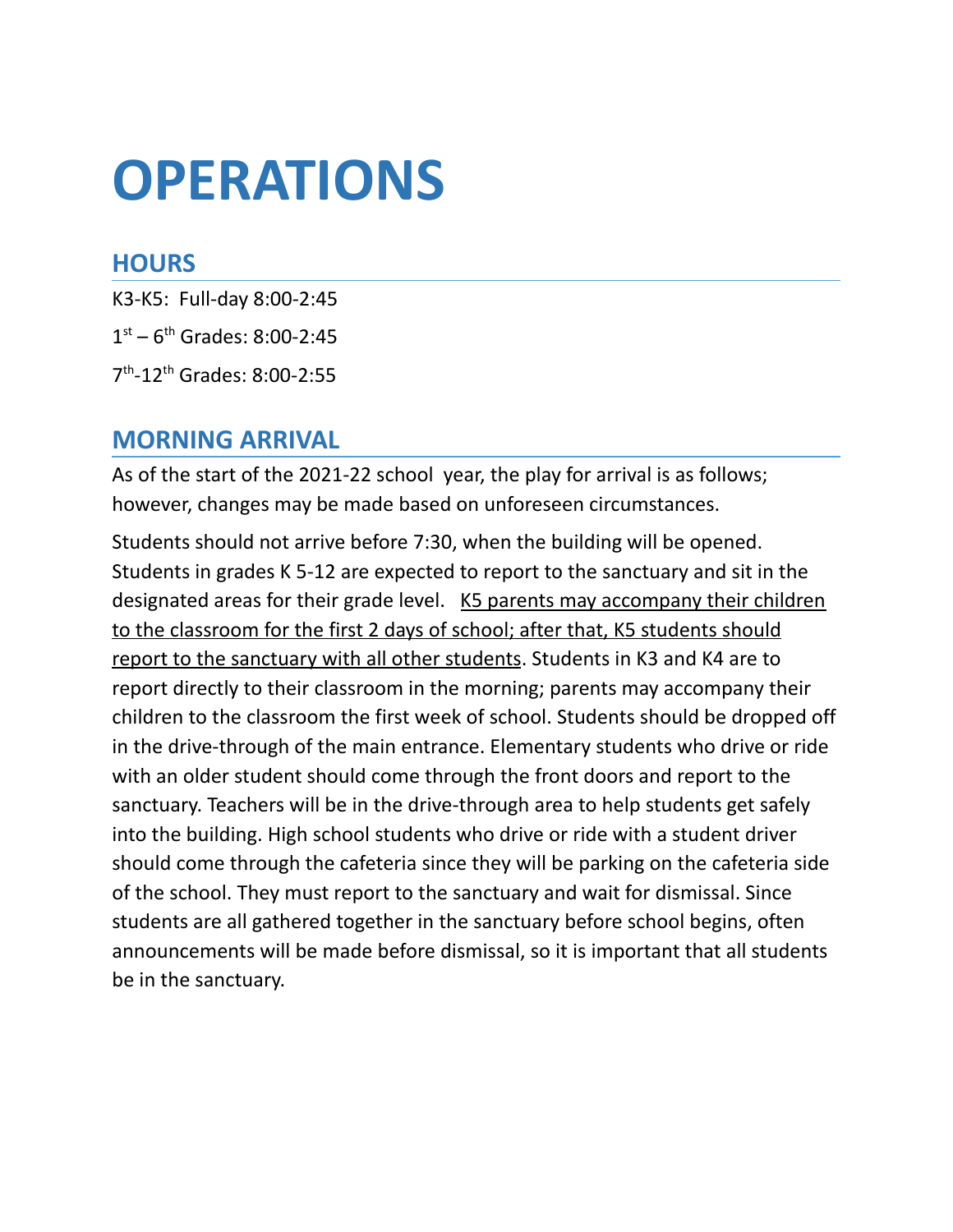# **AFTERNOON PICKUP**

All elementary students will be sent to After-School Care at 3:00. In grades 7-12, non-driving students who aren't under the direct supervision of a teacher or coach will be told at the start of school where they should report. CCS assumes no liability for students who remain on our campus inside or out after school is over, unless they are being supervised in After-School Care.

## **AFTER-SCHOOL CARE**

After-School Care (ASC) charges a rate of \$5.00 per hour. Families have the option of paying \$175 per month for monthly access. ASC runs from 3-6 p.m. After 6 p.m. parents are charged at a rate of \$5 per child for every minute they are late. You are encouraged to call ahead and let the ASC worker know you are having an emergency and running late. The ASC program will need a current copy of the driver's license of anyone who has been designated as a person who can check students out of ASC.

## **PICK-UP, PARKING AND HIGH SCHOOL DRIVERS: Rules**

**Please maintain a speed of less than 10MPH in our parking lot.** Drivers who fail to observe this safety request may be denied permission to bring their vehicle on our campus.

Students who drive to school will be assigned a parking location and are expected to display their parking decal in a clearly visible place on their vehicles. Each student driver will fill out a driver permission form, providing their vehicle make, color, and tag number. Proof of insurance is required for all student drivers. **Student drivers should not loiter in or around their vehicles once they arrive at school, nor should they go to their vehicles during school hours without express permission from a faculty member or office staff.**

Students must receive permission to drive to school-sponsored events from both their parents and the school.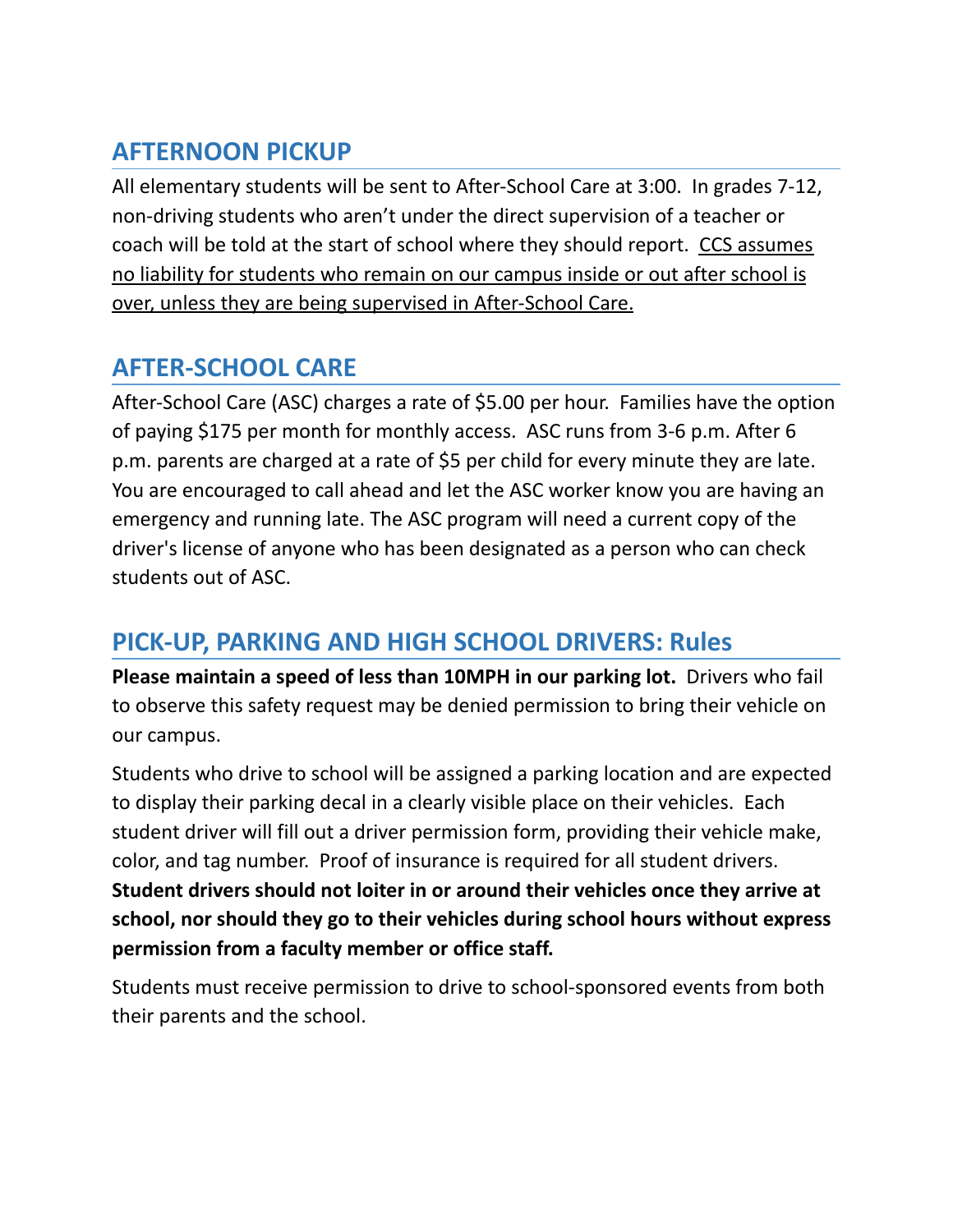**Any student who leaves, or takes another student off-campus without permission, will have their driving privileges on our campus revoked for the duration of the semester/or year.**

## **STUDENT RECORDS**

Health records, grades, test scores, conference reports and disciplinary notes make up most of these records. A copy will be provided upon request to families whose financial obligations have been met. The transcript will include the full high school record of grades, as well as any standardized test scores required by colleges. Any transcript given to a parent or student is unofficial, unless the school seal is affixed.

CCS will release records upon the written request of an authorized official of another school system. No school records other than a transcript defined above will be released to a student's parent/guardians or any agency other than the other school. The confidentiality of school records will be maintained. The professional staff may have access to school records by consulting with an administrator. Parents may view records in the school office with an appointment.

Records and transcripts will not be released for students who have outstanding balances in any area.

# **TEXTBOOKS AND SUPPLIES**

Most textbooks are provided as part of tuition. These books are CCS property, and must be returned or replaced. Damage to books will result in the full replacement price being assessed. In some courses, students may be required to purchase additional textbooks/supplies, or pay additional fees to cover supplemental instructional material.

CCS does not furnish supplies (such as paper, pen, pencils, etc.) to students. A list of supplies will be provided during the summer; parents will have the option to purchase supplies through PTF and the First Day program.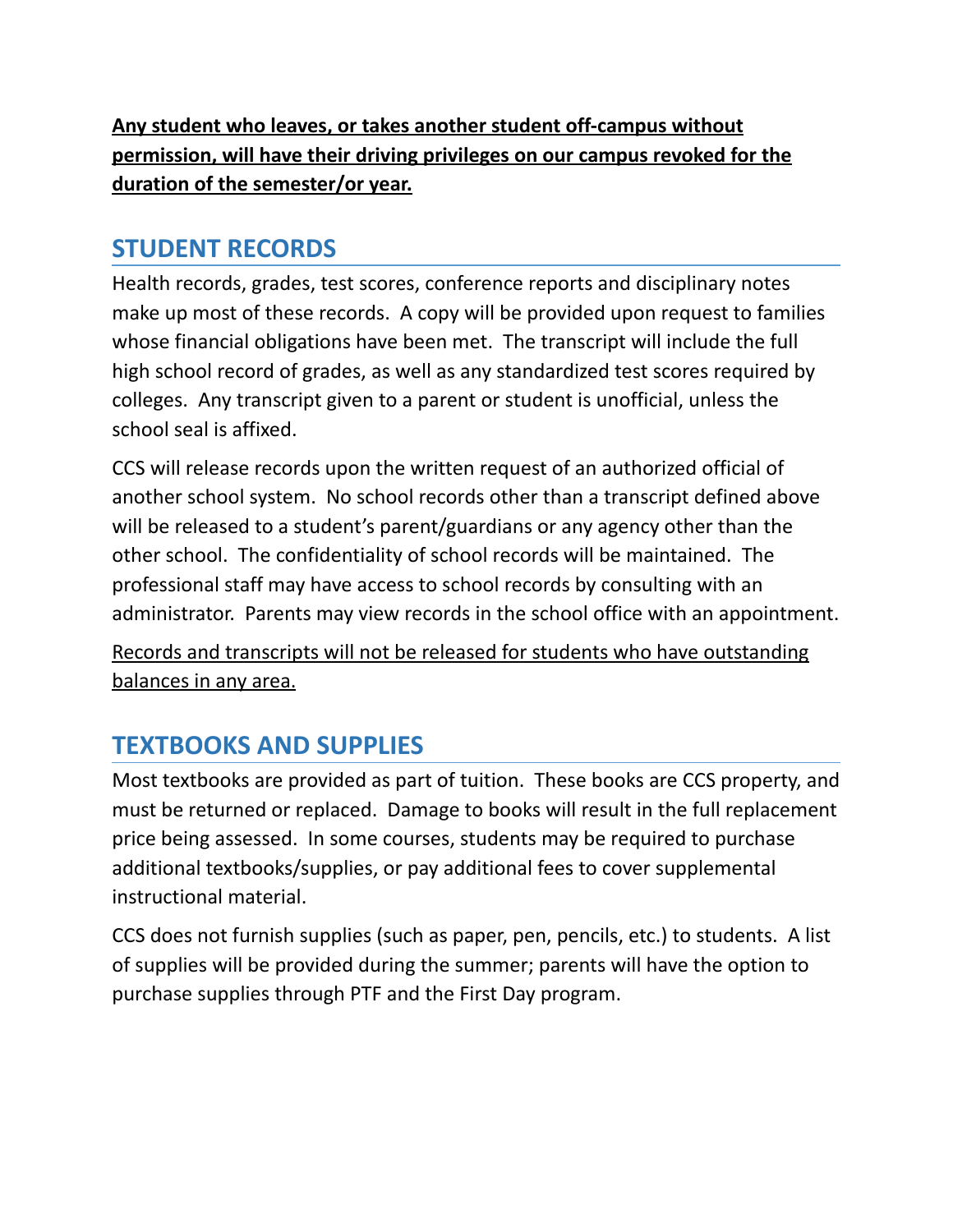# **LOCKER POLICY**

All high school students, and some elementary students, will be assigned lockers. Locks not rented from CCS will be removed with bolt cutters. School locks that are damaged or lost will need to be replaced with a \$25 fee.

The school reserves the right to search any locker at any time for any reason. Items deemed inappropriate will not be allowed to remain in lockers, and may be confiscated by the school and not returned. Students may not swap locks or lockers, or claim lockers not assigned to them.

We would love to say everyone that is around us is 100% honest, but sadly that is not the world we live in. CCS is not responsible for items left in an unlocked locker or locker room. **Please leave valuables at home or under lock and key.**

## **VISITORS**

Visitors are welcome at CCS, as long as they don't distract from our school day. School-aged visitors will typically only be allowed to visit for lunch; if they need to visit all day, they should request permission from the administration. To be welcome on our campus, and to avoid being asked to leave, all visitors should:

- 1. Call at least 24 hours in advance
- 2. Be sure they're dressed appropriately for a school environment.
- 3. Check in at the front office and get a visitor pass.

## **LUNCHROOM**

Questions about the menu should be directed to the lunchroom manager.

CCS provides a limited number of microwaves for student use. At this time, we are unable to provide refrigeration. Students must be able to prepare their food on their own, if they bring it from home; there is not adequate time for teachers to prepare each student's lunch in our short lunch periods.

Lunch should be ordered and prepaid, although we may sell any extras that we have each day. CCS does not allow students to purchase lunch or snacks on credit.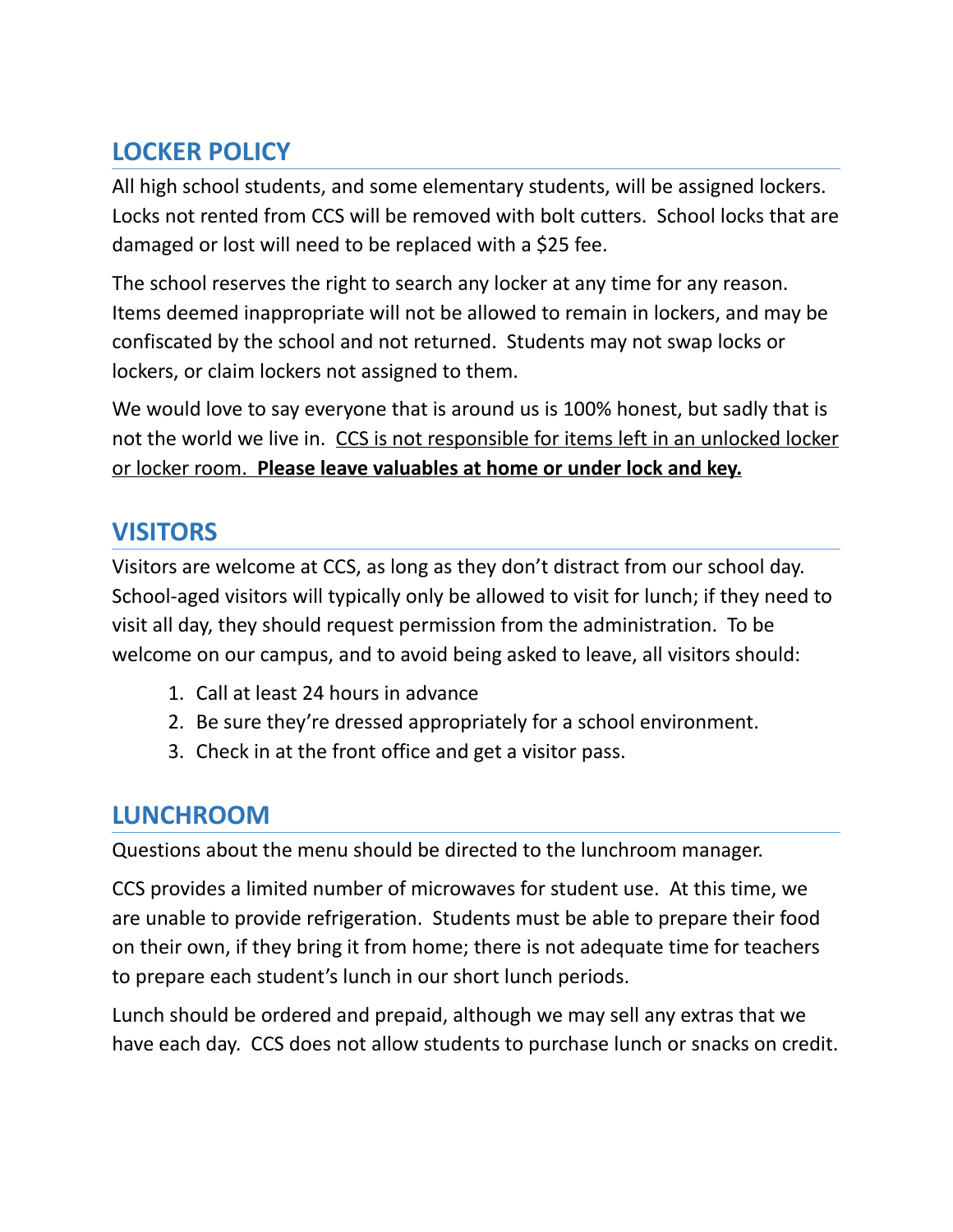No refunds will be given on lunches not served due to absences, early checkouts or forgotten orders. Refunds will be given if the school is dismissed unexpectedly.

### **ALL DIETARY RESTRICTIONS AND /OR FOOD ALLERGIES SHOULD BE PROVIDED TO LUNCHROOM STAFF, THE FRONT OFFICE AND THE STUDENT'S TEACHERS.**

## **CHAPELS AND ASSEMBLIES**

CCS students will have chapel as often as they can be arranged, based on school calendar and the availability of speakers/presenters. These are required events and should be missed only for unavoidable reasons. Parents are invited to attend chapel at any time, although we do ask that you call ahead to let us know you are coming.

Students who skip chapel will meet with administrators and future plans for the student may include assigned seating or other reasonable requirements.

## **LIBRARY**

Students are encouraged to use the CCS library for reading and research. Students with overdue or damaged books will be assessed a fee or lose their privilege of checking out books. Keeping a book in our library does not necessarily mean that we endorse or promote the ideas or content of the book.

# **CLUBS, ATHLETICS, AND SERVICE**

School years are a time when many interests should be cultivated. Under the direction of the faculty, special interest clubs, service organizations, and athletic teams may be organized each year. Parents with special talents and interests are encouraged to make themselves available for these organizations.

Any extracurricular activity is under the direction of the leadership of the faculty sponsor or team coach; direct all questions and resolve any differences at that level before promoting it to the administration.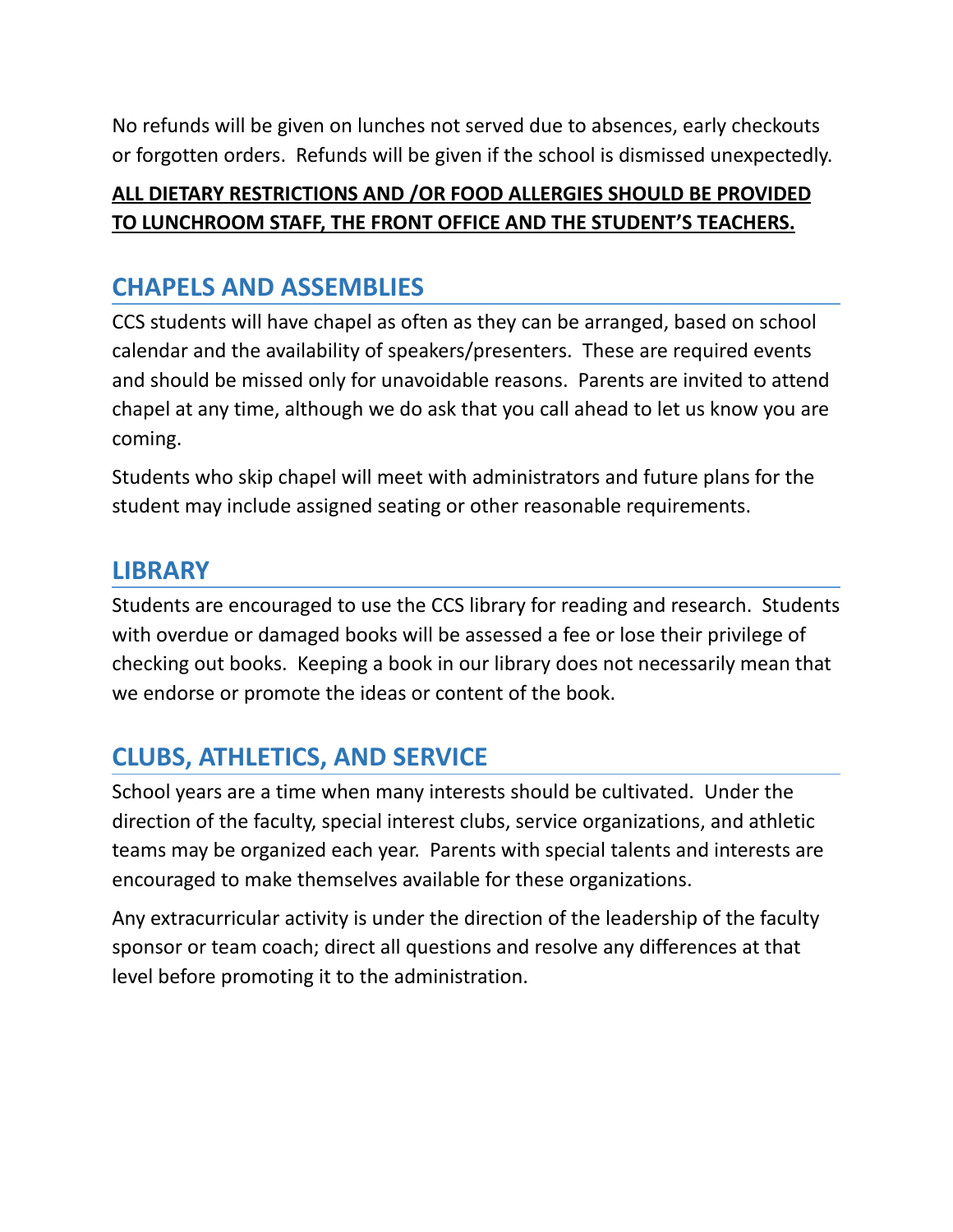## **ASBESTOS-FREE FACILITIES**

CCS was inspected in the Fall of 2012 and declared asbestos-free by RainCrow Environmental.

# **CELL PHONES/TABLETS/DIGITAL DEVICES**

Students today are "digital natives" and their world is very different from even a generation ago. Although CCS does not prohibit students from carrying phones/devices, they are not allowed to be used in class without teacher permission. Devices of any kind may be confiscated if being used inappropriately during class. This includes using a phone for non-educational purposes while class is in session. Elementary students will be assigned a device once a parent has signed an agreement outlining the responsibilities of using the device.

**Under NO circumstances should a CCS teacher, student, or guest be photographed or videotaped without their knowledge or consent. Students who capture such images, especially if they are posted online, are subject to severe disciplinary action, up to and including expulsion. Students must also comply with all terms and conditions of the Acceptable Use Policy, which is a separate document distributed to students during the first week of class. It is also available on the school website.**

When a device is confiscated by a teacher, the school may return it to the student, require a parent to pick it up, or mail it to the student's home COD. The school assumes no responsibility for the safety of confiscated devices once they are taken up.

The school provides adequate phone lines to allow students to reach parents (and vice versa) under most circumstances.

# **SCHOOL PICTURES**

Fall pictures will be taken and parents have the right to purchase or decline the photographs.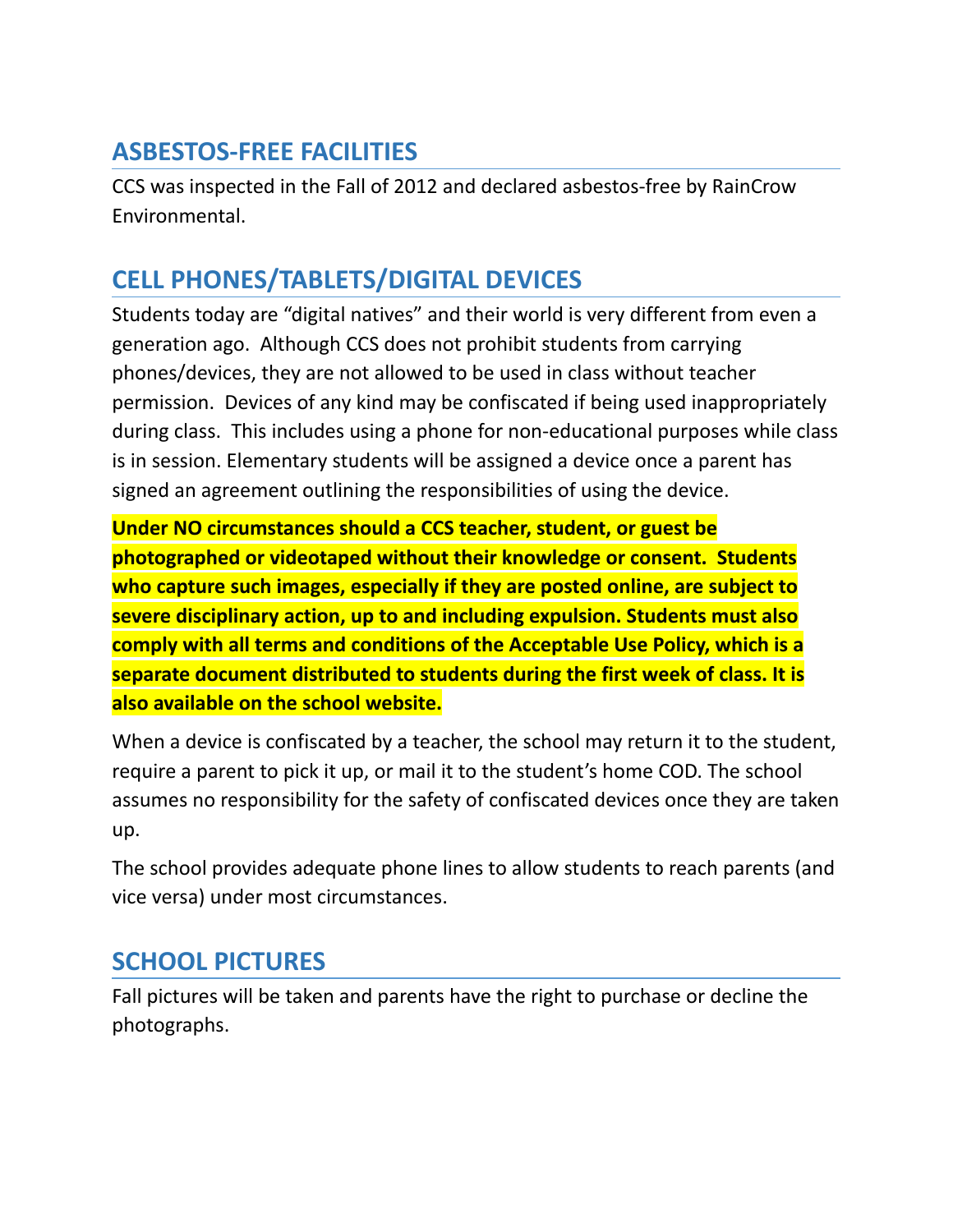# **SCHOOL OFFICE**

The school office is open from 7:45 to 3:30 on regular school days. Parents may schedule appointments with teachers or administrators by calling the office or emailing the teacher directly. Students or parents should never contact a teacher at home, on a cell phone, or interrupt the school day.

Lunches, homework, books, uniforms, etc. may be dropped off in the office to be delivered to the student. Please do not interrupt classroom time for these matters.

School phones and computers are intended for business or educational use. Students are permitted to use them when available and needed. Office printers are not intended for students to print out homework or assignments.

# **LOST AND FOUND**

The school assumes no responsibility for misplaced or improperly stored items. Lost and found items will be placed in the Front Office. If not claimed after a reasonable time, such items will be donated.

## **INCLEMENT WEATHER**

During inclement weather, school closing or delays will be announced as soon as reasonably possible. In most situations, the announcement will not be made until the morning of the school day. All closing/delay decisions are made with the safety of our school family in mind.

When the school is closed for inclement weather, all school-sponsored events for the day--- including practice and evening activities--- will be cancelled, unless otherwise notified.

The only official media to report school closings/delays are the school's website (cornerstonechargers.com), the school app, Facebook page, and school-wide email. Please download the school app and sign up for schoolwide notifications, as well as any notifications specific to your child's enrollment (class, teacher, sport, etc.). Also, be sure to have a current email address in RenWeb.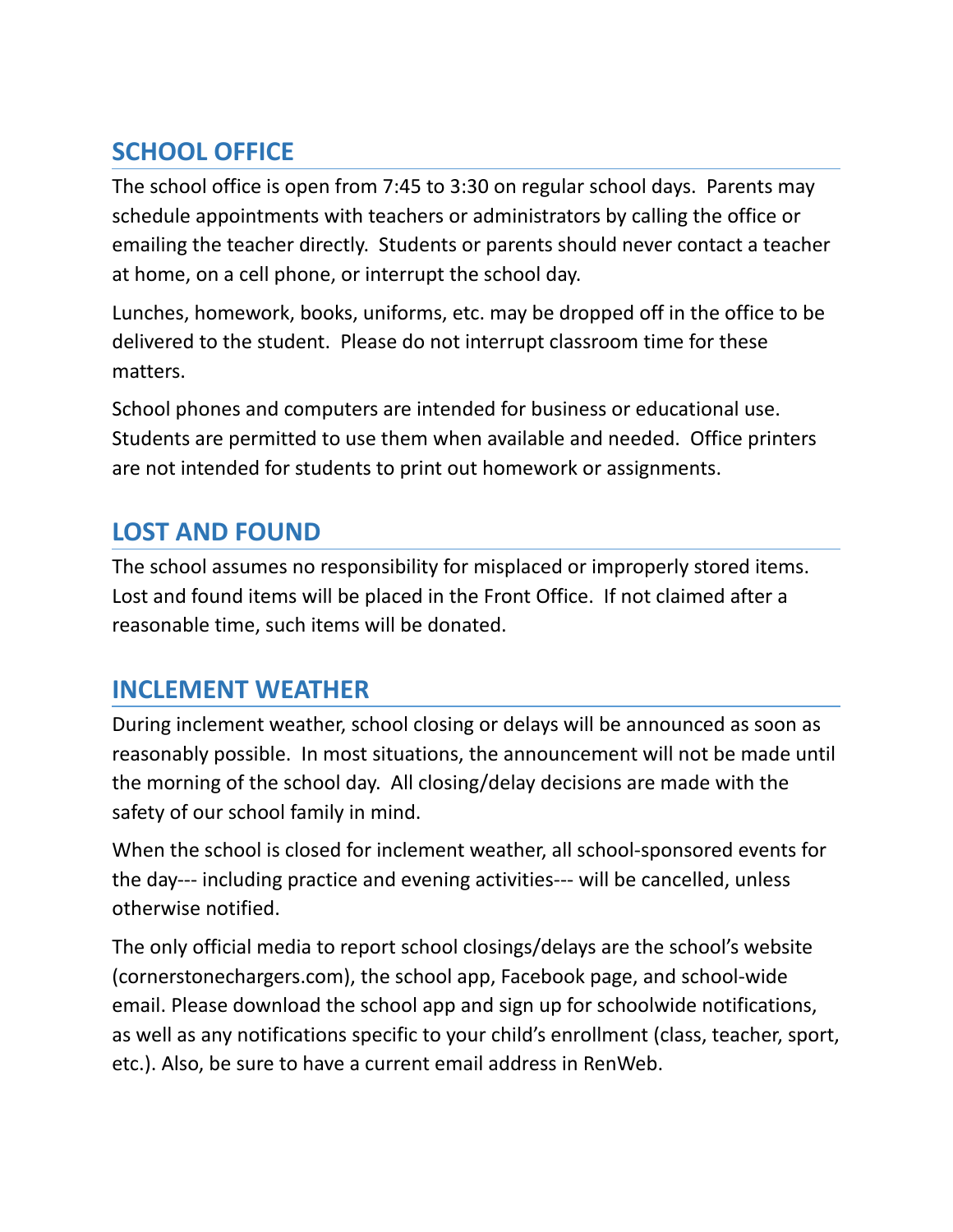Typically, we will also call information to ABC 33/40 and FOX6.

We are currently under the policy that states when Shelby County School System closes/delays/early dismissal Cornerstone will be closed/delayed/dismissed as well.

# **ATTENDANCE**

Alabama State law requires students aged 7-16 to attend school; beyond age 16, possession of a driver's license in our state is contingent upon school attendance. CCS is required to keep daily records of attendance and tardies on file. Any failure to follow state guidelines will require a report to the truancy office.

The goal of these policies is to satisfy the state's legal requirements, protecting the integrity of our school & the education of our students.

# **ABSENCE/TARDY VERIFICATION**

Attendance is a must; a student who is not in the classroom simply cannot learn as effectively as a student under the instruction of a teacher. In addition, Cornerstone is obligated to our accrediting agencies to verify that our grades are given in alignment with AISA, AdvancEd and Alabama state standards.

While Cornerstone is not a public school, we are held to some basic expectations of the state guidelines.

It is the responsibility of the parent and child to ensure that excuses are provided upon the return to school. Any absences not cleared up by an excuse will be classified as unexcused **if they are not handled** *within 2 days of return of school*. Notes produced at the end of term to clear up attendance for exam exemptions will not be accepted. All absences must be cleared within the first days of a student's return.

### **ATTENDANCE POLICY**

In grades K5-8 students may have no more than 20 TOTAL absences for the year. Any student whose absences exceed the 20 will have to go before the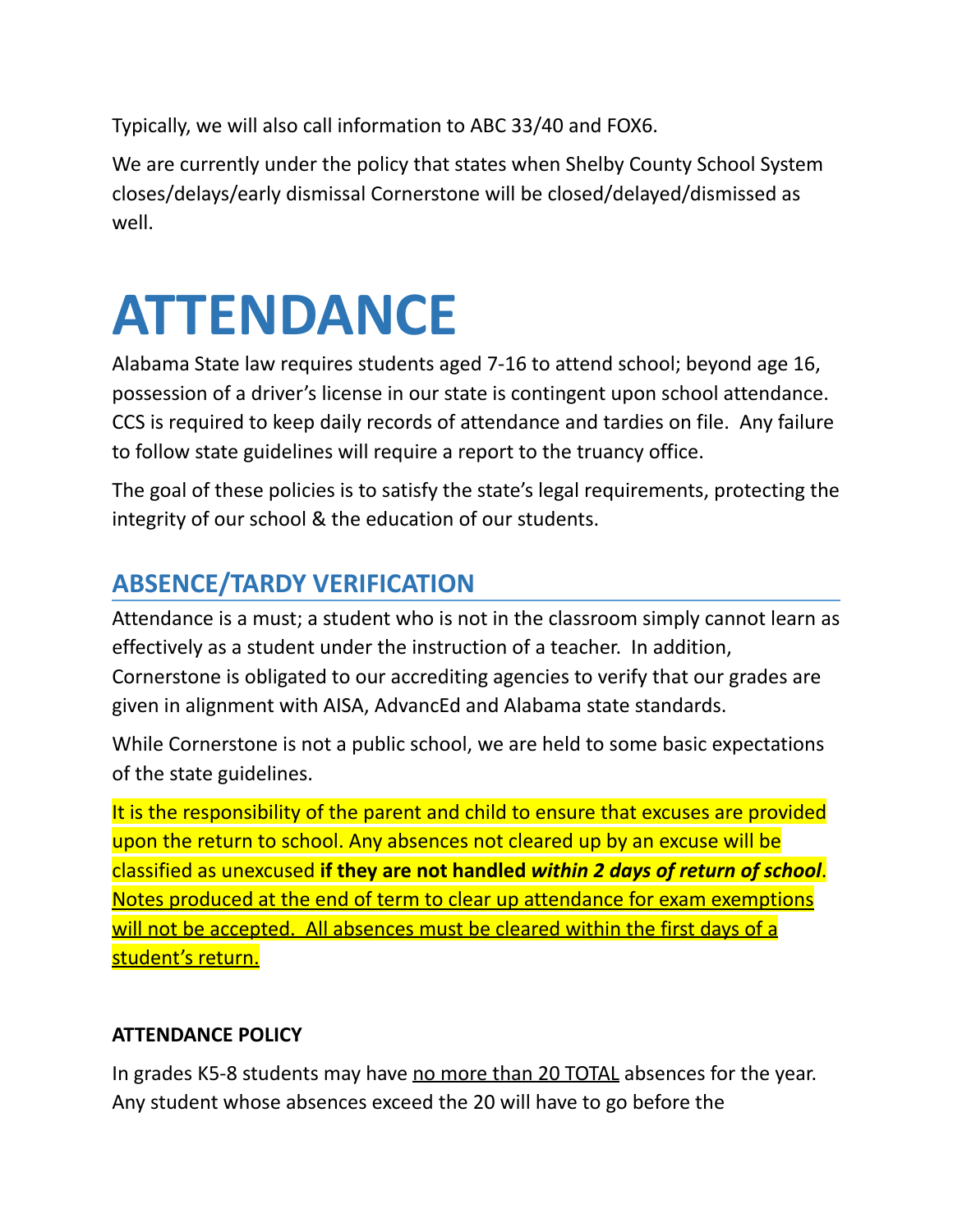administration and school board for approval. Consequences for exceeding 20 may result in a repeat of the grade. In order for a student to be counted present for the entire day, a student must attend 3.5 hours of the school day.

In grades 9-12 credits toward graduation are being earned and attendance is based on a semester basis. Instead of a yearly total of 20, now attendance is not to exceed 10 absences per semester regardless of what classes are missed. In the past the policy has been if you missed one class 10 times, but now it is a cumulative total of 10 per semester.

Tardies also play a role in attendance. Every 3 unexcused tardies will be converted to equal 1 unexcused absence.

### **COLLEGE VISITS**

The college visit is a privilege reserved for juniors and seniors. Juniors and seniors are allowed two 1-day college visits per year. A written request must be made to the administration at least 4 days prior to the visit. This should be a serious visit, not a vacation day. Proof of the college visit must be provided--either by an email to the school counselor from a college official, or by a letter on college letterhead, signed by the college administrator.

College visits cannot be made in December or May.

### **EXEMPTION FROM ABSENCE POLICY**

In some cases, students may violate the school's attendance policy through no fault of their own, and should therefore be excused from consequences. It should be clearly stated that CCS believes these cases are exceedingly rare. Nonetheless students who feel they fit this category may apply for exemption in writing and know this will go before the school board for approval. Students and parents should regularly monitor grades and absences using RenWeb.

# **EXCUSED ABSENCES/TARDIES**

- 1. Parental note indicating that a student was ill but did not need to see a doctor (stomach virus, cold with a fever, pinkeye, etc.)
- 2. Death in family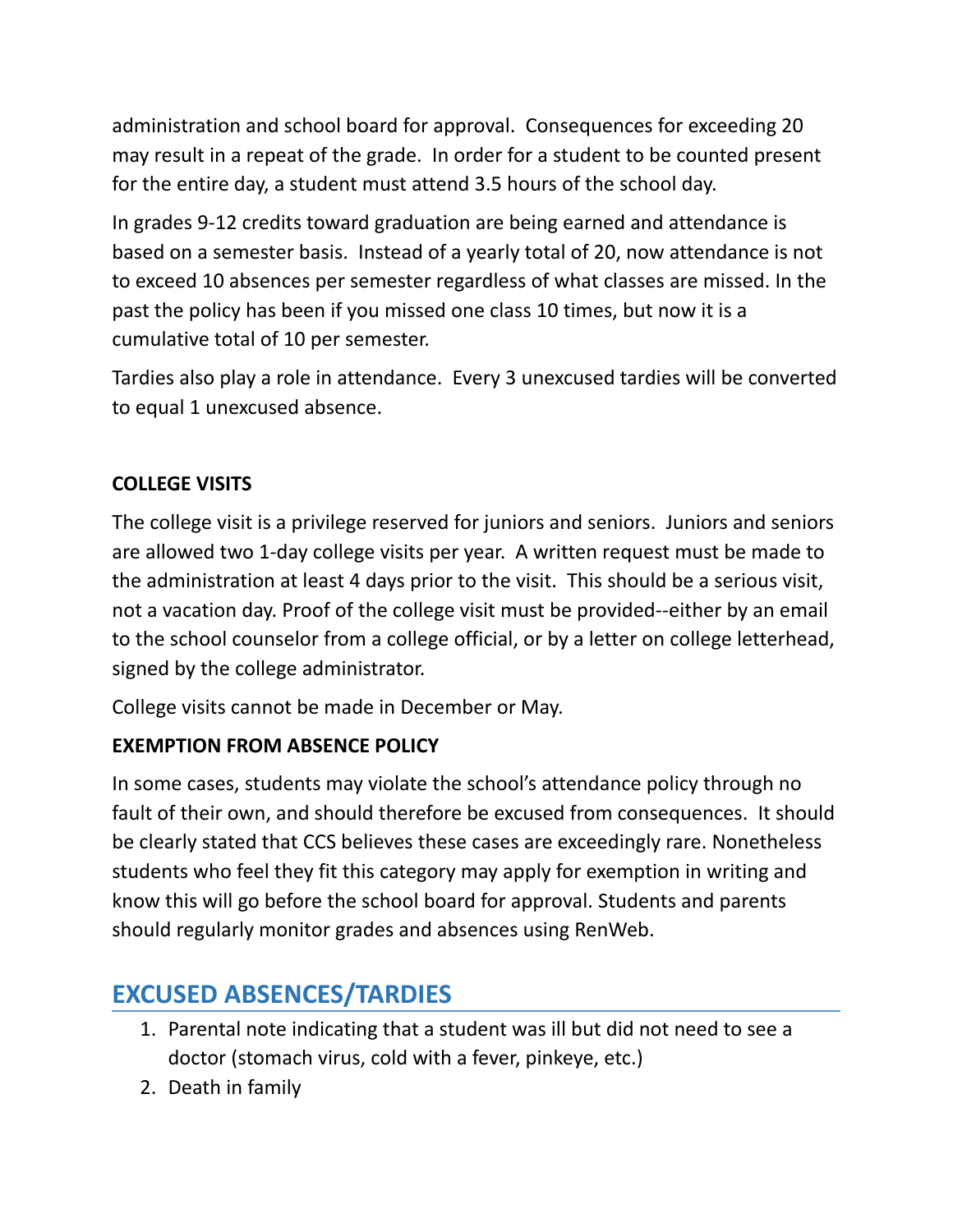- 3. Illness/injury with doctor note
- 4. Educational Opportunity (schedule in advance)
- 5. Court/Driver's Test
- 6. Religious Observance (provide documentation)
- 7. Medical/Dental appointment (provide excuse)
- 8. Pre-approved absence--must be requested in writing to administration at least 4 days in advance. These requests may be denied if a student is close to exceeding state allowable days or the request is simply unacceptable. Even a pre-approved absence, while excused, may have a bearing on exam exemptions for grades 7-12 as it is still an absence.

# **UNEXCUSED ABSENCES/TARDIES**

- 1. No note, undocumented
- 2. Suspended from school
- 3. Traffic
- 4. Other reasons as determined by office staff/administration

### **TARDY TO SCHOOL**

Part of preparing our students for life is teaching them to be on time. A student is considered tardy if he/she is not in his assigned class/area when the bell rings for that class/day to begin. Three unexcused tardies in a grading period will convert to an unexcused absence. This may jeopardize exam exemptions and will be added to total absences for the year/semester.

Tardies to class will go on individual class basis and will be converted to unexcused absences if 3 are accumulated in a grading period. Students with 3 unexcused tardies in a class for the semester will not be allowed to exempt the semester exam for that class.

### **MAKE UP WORK**

Teachers post the week's lesson plans to the school app. Students who are absent are expected to keep up with the assignments even when they are absent. Any work due for the class while a student is absent is due when the student returns (reasonable exceptions may be made on a case-by-case basis). Work missed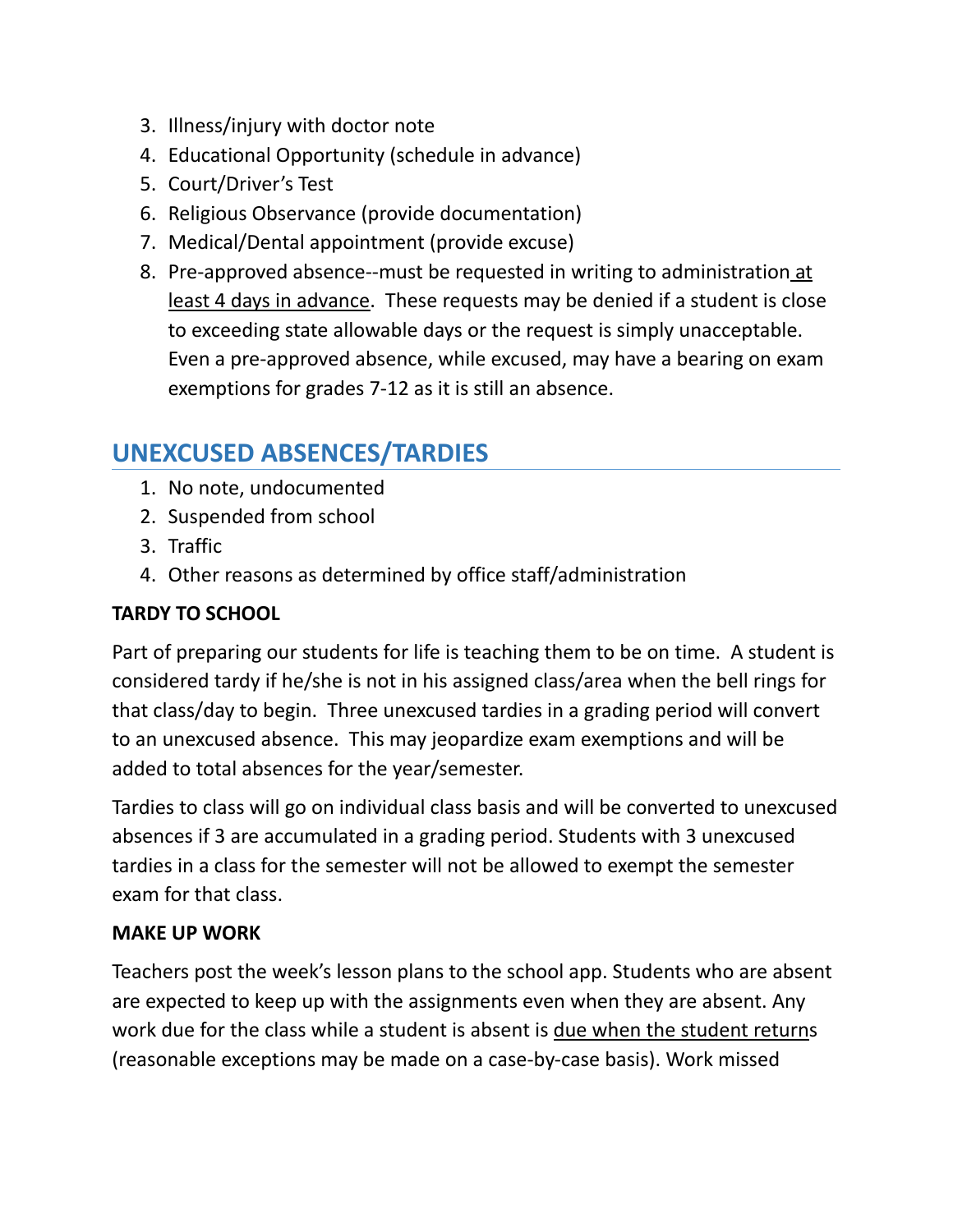during the period of *unexcused absence and unexcused tardies* will not be allowed to make up.

## **CURRICULAR ELIGIBILITY**

In most situations, students who do not attend at least half of the school day will be barred from participating in school events that evening.

This policy is based on the simple premise that a student who is too sick to attend school is also too sick to play sports.

# **ABSENCE/TARDY VERIFICATION**

**It is the responsibility of the parent and child to ensure that excuses are provided at the office upon return to school. After 2 days of student return, if no note has been provided, the absence/tardy will remain unexcused permanently. All work missed for unexcused absences will be given a zero.**

Students who have an excused absence should visit any teacher/class they missed and collect any missed assignments missed on the day they return to school even if that class is not meeting the day they return to school.

# **CHECKING IN AND OUT**

All students checking in or out must go through the front office. Drivers who fail to check in or out will face loss of driving privileges. Any student who needs to leave campus should notify the front office. It is the student's responsibility to arrange for any makeup work missed before they check out if possible. If checking in late, the student should go to any class missed and get make up work the day of the tardy. **Students may not check out to eat lunch off campus unless part of a sanctioned outing.**

**\*Parents must provide written/emailed permission for students to leave campus on their own.**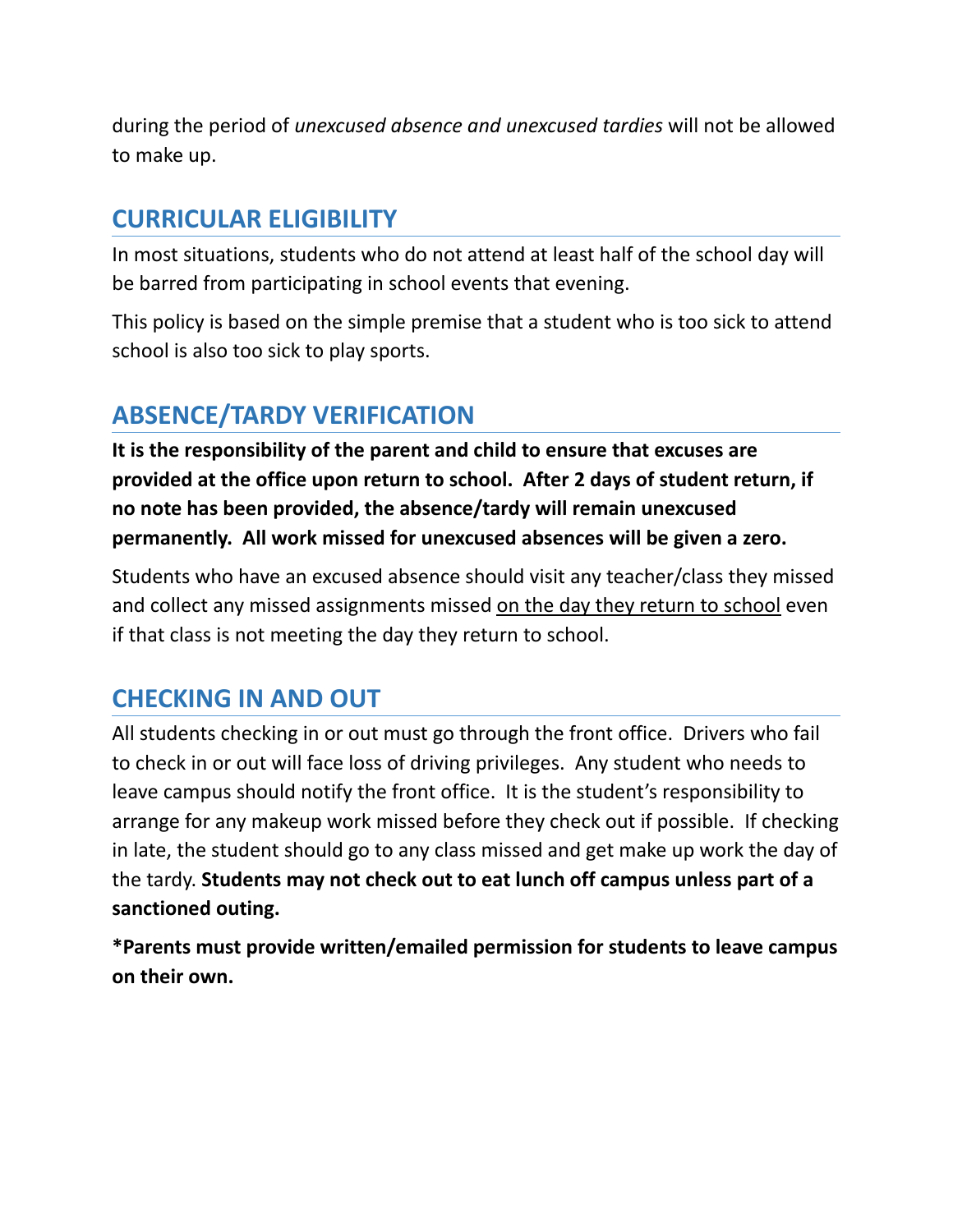### **INJURY AND ILLNESS**

### **ILLNESS**

Students with a fever (99.9 or higher), students who are vomiting, and students who show signs of undiagnosed illness (rash, pink eye, etc.) *must* be kept home or picked up from school with symptoms present. Students should always be symptom-free for 24 hours before returning to school.

### **EXCUSES**

Students are expected to provide a doctor's excuse upon return after an illness. The school will use its discretion in limiting the number of parental notes we will accept to excuse absences, especially when major coursework is being missed.

#### **INJURY**

In the event of a major injury, paramedics will be called immediately, and then parents will be contacted. **Please be sure that the office has a current list of phone numbers and emergency contacts at all times. Changes can be made on the family portal of RenWeb.**

### **INFECTIOUS DISEASE**

Any student diagnosed with a contagious/communicable disease that is listed by the Alabama Department of Public Health as a "notifiable disease/condition" may not attend classes until cleared by a medical doctor. A list of these conditions is on file in the office and available on the Alabama [Department](https://www.alabamapublichealth.gov/bcd/) of Health website. Any student who cannot attend class due to such conditions will be able to keep up with classwork via the class playlist on the school app. Students returning after such an illness must be cleared by a doctor. CCS has adopted the AISA policy concerning the recommended precautions against the transmission of blood-borne pathogens and diseases.

### **MEDICATION**

All medications (prescription, alternative, over-the-counter) MUST be distributed through the office. Students may not medicate themselves on our campus.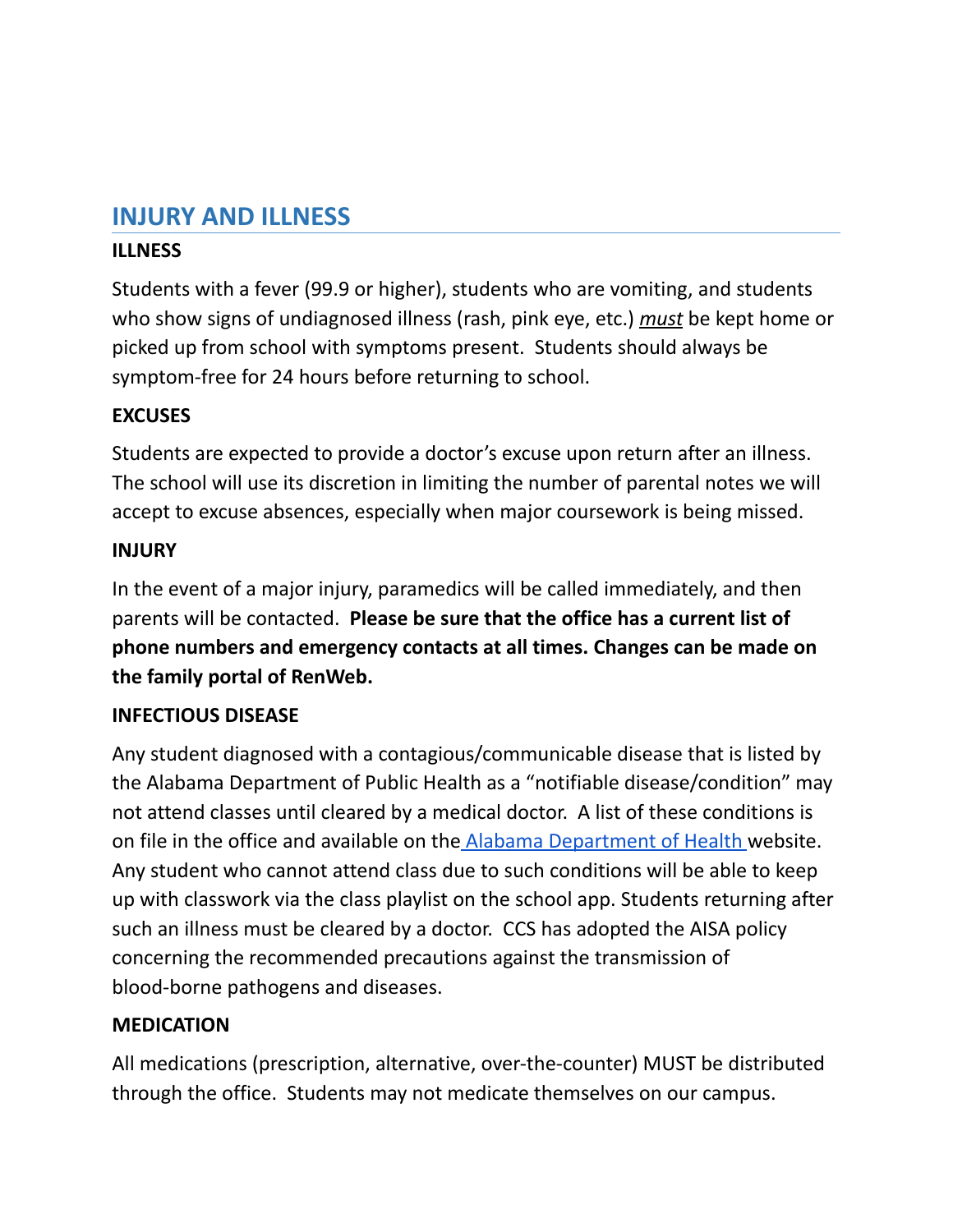Please bring the medication with the Medicine Authorization form filled out to the office. Prescription medication should be in the original bottle with a pharmacy label. (Your pharmacy will provide you with a school bottle if you request it)

Any student given medication by our office must first have parental permission.

### **REQUIRED REPORTING TO DHR**

All school personnel are required by law to report any alleged or suspected abuse, neglect, or threats of harm/suicide to Shelby County DHR. School personnel are instructed to immediately notify an administrator if they hear or suspect any of the above.

We encourage parents to address this issue at home with their children, to ensure they understand the magnitude of such comments. The school is not legally allowed to assume a child was not serious, or only joking, when abuse, neglect, or self-harm is alleged.

Once DHR has been contacted, the school cannot legally contact parents without THEIR consent.

# **ACADEMICS**

# **GRADING SCALE/PROMOTION**

CCS operates on a 10-point grading scale and a 4-point GPA scale. Final grades are recorded numerically on permanent record folders. Each year, students in grades 9-11 should earn a minimum of 6 credits in order to be classified at the next grade level. Students cannot earn more than 8 credits per year. High school students may withdraw from specific classes or amend their schedule without penalty until the second week of class. At that point, withdrawal from class is not an option. If the students fail to attend the class, they will be assigned a failing grade.

# **AWARDS DAY**

At the end of the spring semester, students are honored on Awards Day. Some awards are strictly numerical; others are chosen by teachers. The Charger Award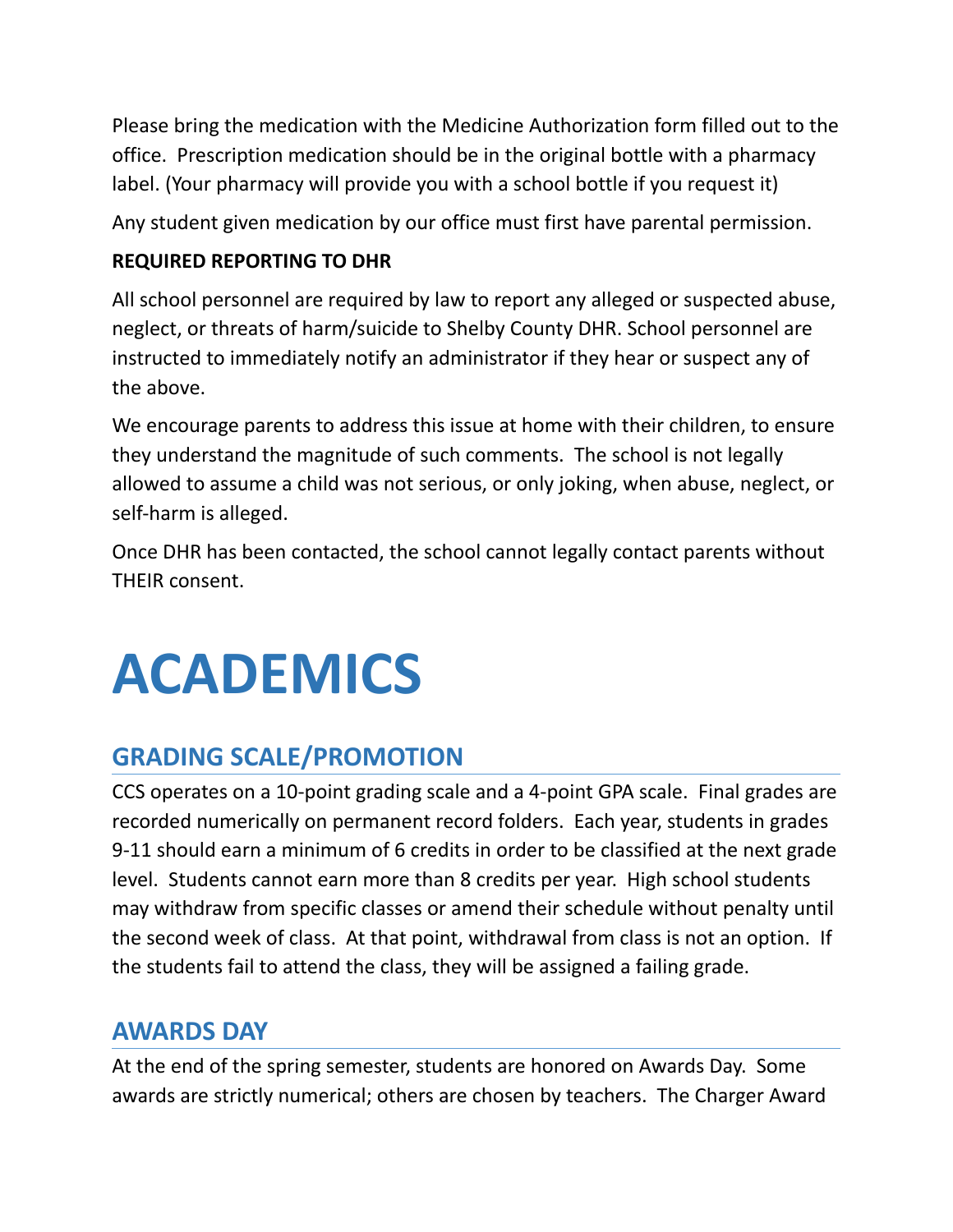is given to one boy and one girl in grades 7-12, and to one student in each grade 1-6. The Charger Award is selected by the staff, based on criteria such as integrity, work ethic, compassion, school spirit, love of learning and Christian character. Any other period awards ceremonies will be announced by grade level teachers.

## **ACADEMIC CLUBS**

Some students may be invited to join an academic club based on overall GPA and standardized test scores. Such clubs may include Mu Alpha Theta, Junior and Senior Beta. Once invited, parents and students will be notified and inducted in accordance with the club traditions. A small monetary due may be assessed for members. These clubs often are involved in service projects and academic competitions.

# **MAKE UP WORK**

Make-up work is the responsibility of the student. It is scheduled at the teacher's discretion. Any work a student was assigned before their absence is due immediately upon their return. Any work a student is missing during an absence is to be done by the return to school since all work is posted on the Class Playlist and can be found on the school app. Failure to have work ready upon return, or to complete new make-up work in the time assigned by the teacher, will result in a zero. In general, we recommend that teachers allow two days to complete make-up work for each day the student missed. It is to be pointed out this is measured in days, not the number of times the class meets.

### **FIELD TRIPS**

Most CCS field trips are required as part of class instruction, and as such, cannot be missed. Parents and students should recognize that it is impossible for a teacher to "make up" a missed field trip; as such, students may be given zeroes for any work associated with the trip at the teacher's discretion.

Parents will receive notice of upcoming field trips, along with the cost and dress codes. Students not properly attired for a trip will not be allowed to participate.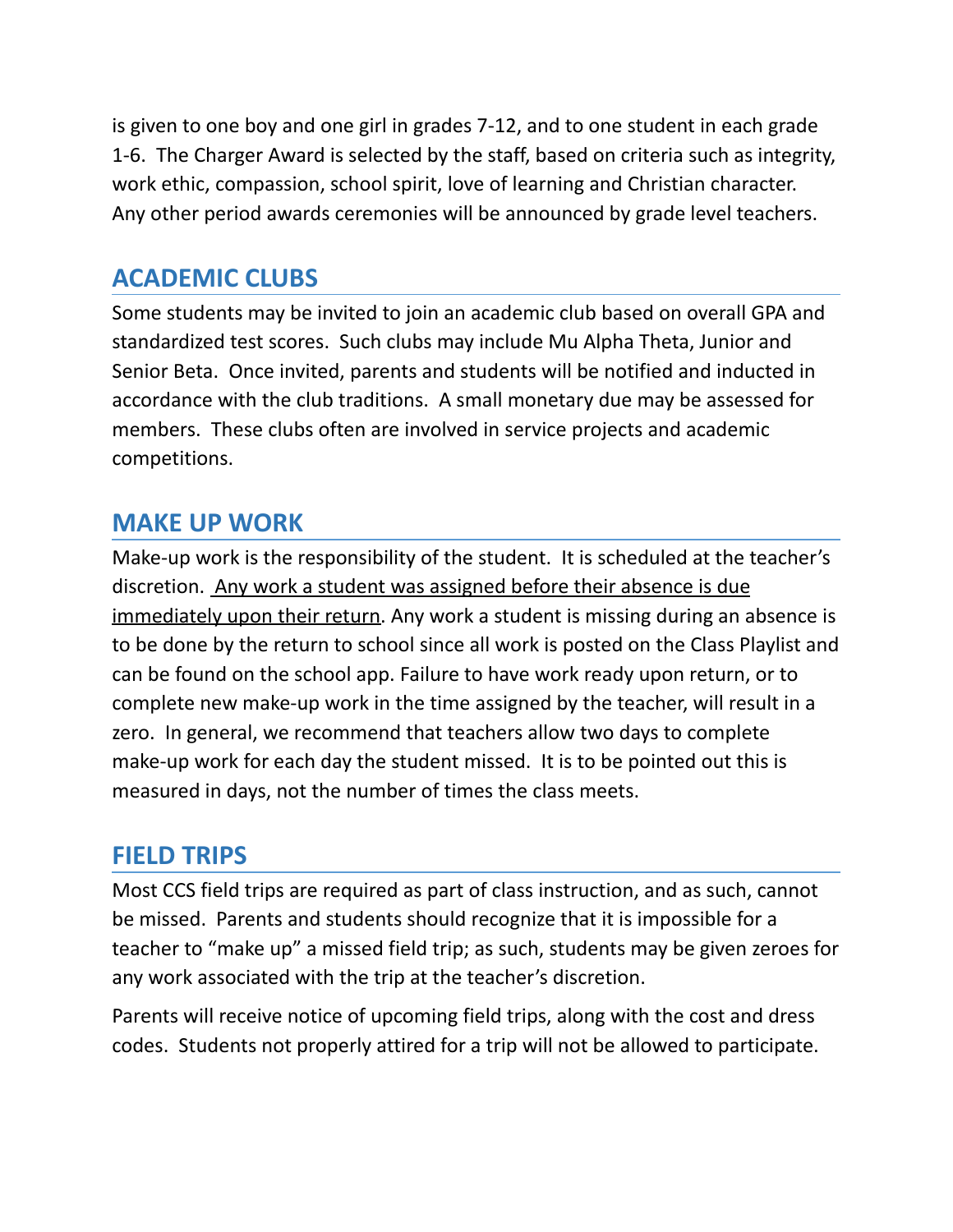Teachers and administrators reserve the right to deny field trips to any student with repeated documented classroom behavior problems.

#### Chaperone Guidelines:

- 1. Students should remain in the assigned vehicle for the entire trip.
- 2. Drivers must follow the route and agenda assigned by the teacher.
- 3. Chaperones should "count off" the students each time they enter and exit the vehicle.
- 4. As a rule, siblings are not allowed on field trips.
- 5. On returning to campus, drivers should remain with their students until the teacher arrives.
- 6. Chaperone must be willing to serve as an authority figure and act as a reasonable adult.
- 7. Chaperones should reflect CCS ideals on field trips, especially regarding the music, television and conversation students are exposed to while in their charge.

# **REPORT CARDS/PROGRESS REPORTS**

Report cards are delivered electronically at the end of each quarter. A students' progress may be viewed at that time through our online system Renweb, however grades are constantly in flux throughout the quarter as assignments are graded and entered. Parents should be advised that the staff are instructed that grades must be up-to-date at the end of weeks 3, 6 and 9.

Grades are viewable through Renweb at any time. Passwords should be obtained through the office.

### **FAILURES**

Occasionally, students at CCS may fail to demonstrate passing competence in a course. The school will make a recommendation of online credit recovery at the student's expense, or re-taking the course on CCS campus. Contact the counselor or director within one month of receiving a failing grade for instructions.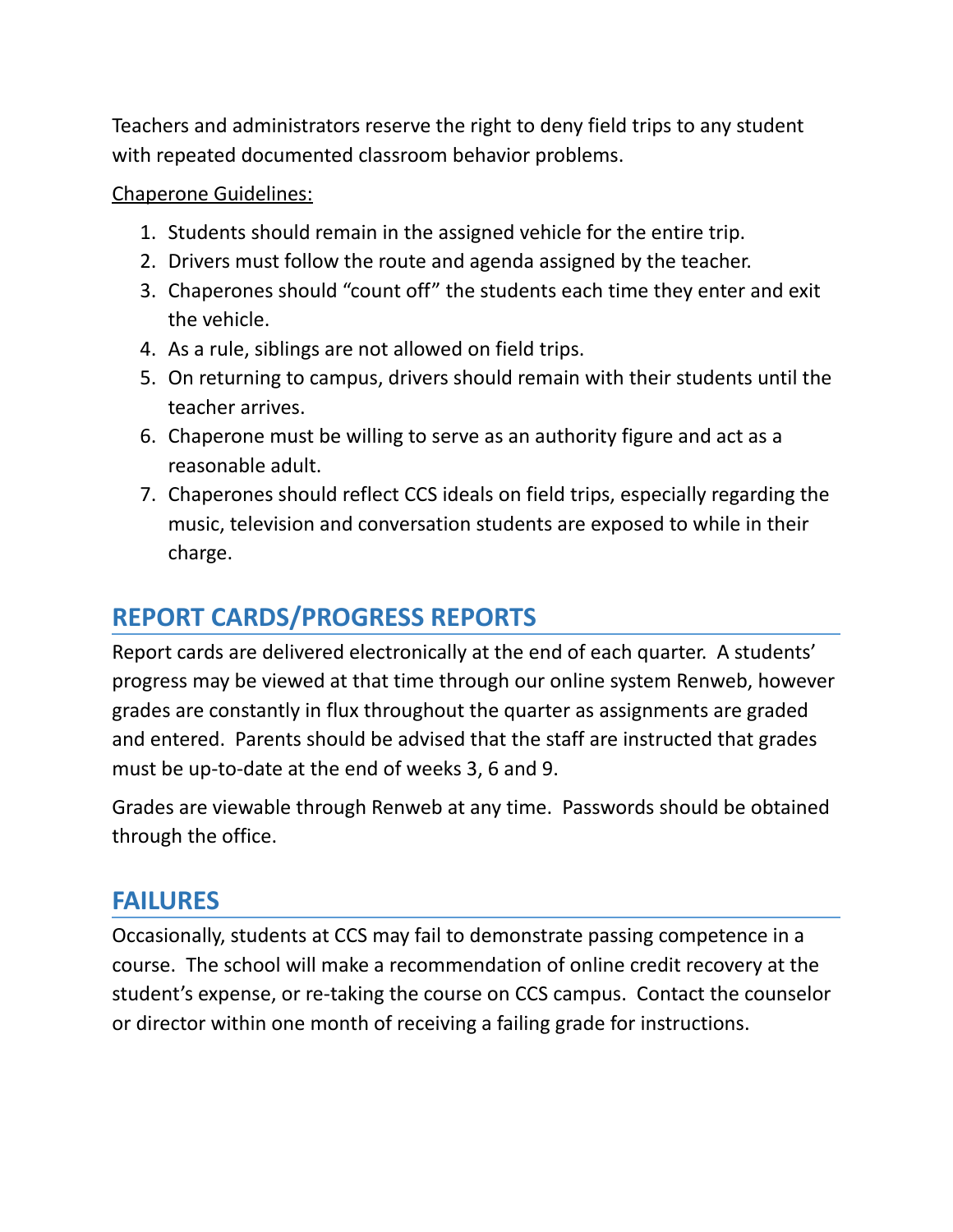Students in grades 1-8 cannot fail more than 1 course for the year and move to the next grade. Even if only one course is failed, the school reserves the right to require summer remediation in the subject failed to move to the next level.

Kindergarten is the bedrock of a child's education. CCS supports the teacher in decisions of the need to repeat on occasion. While repeating any grade is unpleasant, the K5 year is vital to set the platform for future success. Socially, K5 is the best time to hold a child back if they need that extra year to gain full success.

## **STANDARDIZED TESTING**

CCS administers the:

SAT-10/OLSAT to all students in grades 2,4,6 and 8

PRE-ACT may take the place of SAT-10 for  $8<sup>th</sup>$  grade

ACT: CCS administers the ACT on campus in the fall and again in the spring, additionally we encourage students to begin taking it during their junior year. Sophomores may take their first ACT at CCS during the spring semester. Students who do not take the ACT are not eligible for valedictorian or salutatorian honors, as the ACT is a component of that determination.

# **VALEDICTORIAN/SALUTATORIAN**

To earn these honors, students must attend CCS for the four semesters preceding graduation. Valedictorian and salutatorian honors will be calculated at the close of the fall semester, results will be announced during the 3<sup>rd</sup> quarter.

VALEDICTORIAN and SALUTATORIAN: Only students receiving an Advanced Honors Diploma and who have exhibited godly character and responsibility are eligible to receive these honors. The valedictorian is determined by GPA. In the event of a tie the ACT score may be figured in. Numerical averages will be carried out to the thousandths place. The highest GPA will be recognized as the Valedictorian, and the second highest will be the Salutatorian. Each student will give an address at graduation. Students who do not want to give a speech will not be recognized, and the recognition will go to the next GPA in line.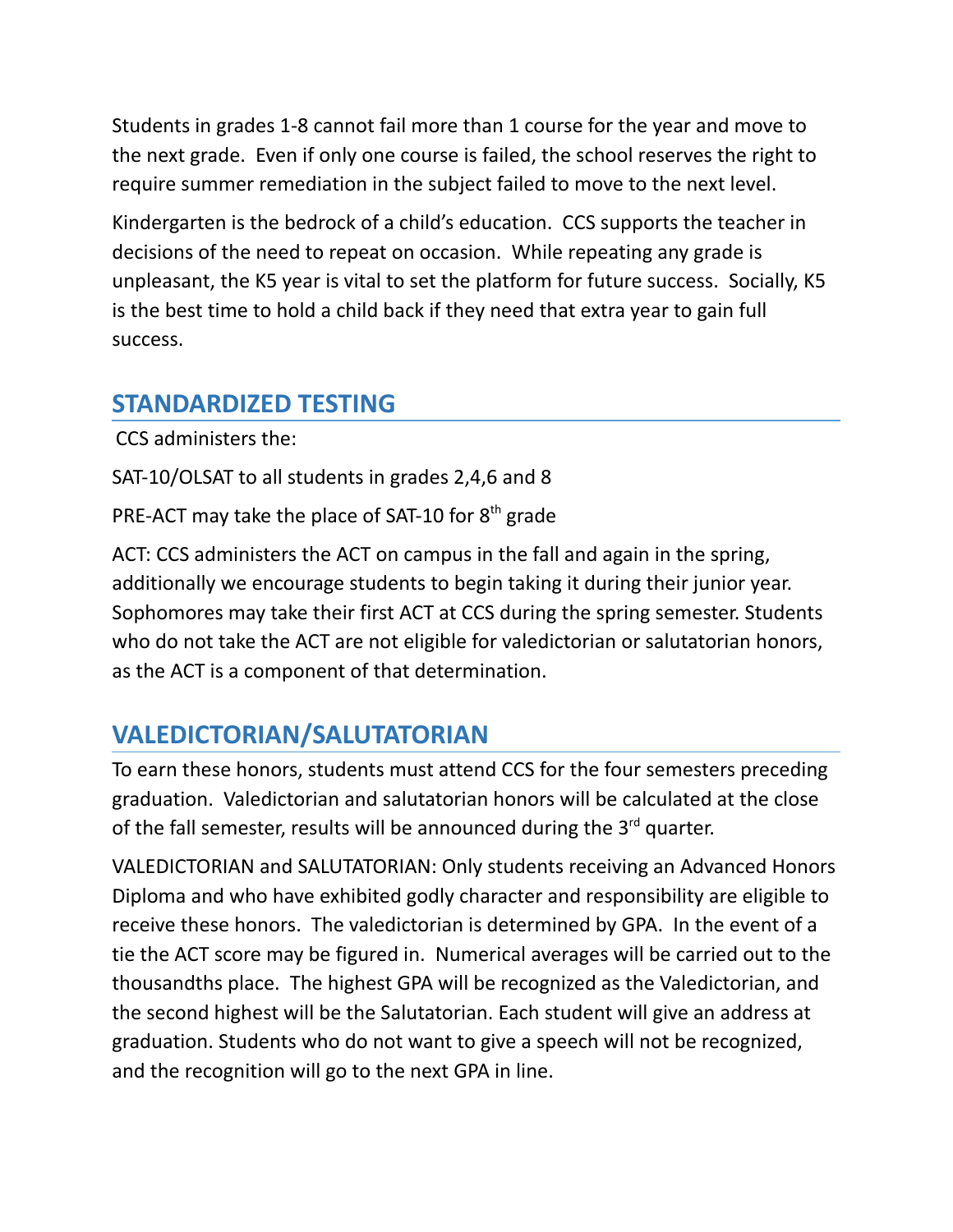## **EXAMS**

Semester exams will be given in all core courses in grades 7-12. Elective exams will be given at the teacher's/administration discretion.

Exams will count as 20% of the semester average. Exam exemption is available to seniors with an "A" average and no more than 4 excused absences or a "B" average and no more than 3 excused absences during the current semester. Any accumulation of 3 unexcused tardies in a quarter is equal to an unexcused absence. REMEMBER: Absences and tardies must be followed with approved excuses within 2 days of the absence or tardy. STUDENTS WILL NOT BE ABLE TO RETROACTIVELY CORRECT ABSENCES/TARDIES THAT PREVENT THEM FROM BEING EXEMPT!

### **HOMEWORK**

School is a student's full-time job. Our teachers strive to avoid assigning excessive homework, but at times homework is necessary. Major projects may require more work at home but these are typically scheduled much further in advance.

## **PHYSICAL EDUCATION**

PE is a part of every elementary student's day. All high school students must pass one year of PE in order to graduate. PE uniforms expectations will be outlined by the individual PE coach. Students who fail to participate in or dress out for PE should expect to see their grades dropped accordingly.

### **INTERNET USE**

We live in a world of exploding technology and our students are digital natives. CCS strives to teach students to use technology responsibly. High students and parents must sign the Acceptable Use Policy sheet to be allowed to use our network. Misuse of computers/devices will result in discipline or loss of privileges. Students can consider their use of the internet to be "misuse" if they would be embarrassed before God, their teacher, and/or their parents to see what they are viewing or doing online at a given moment.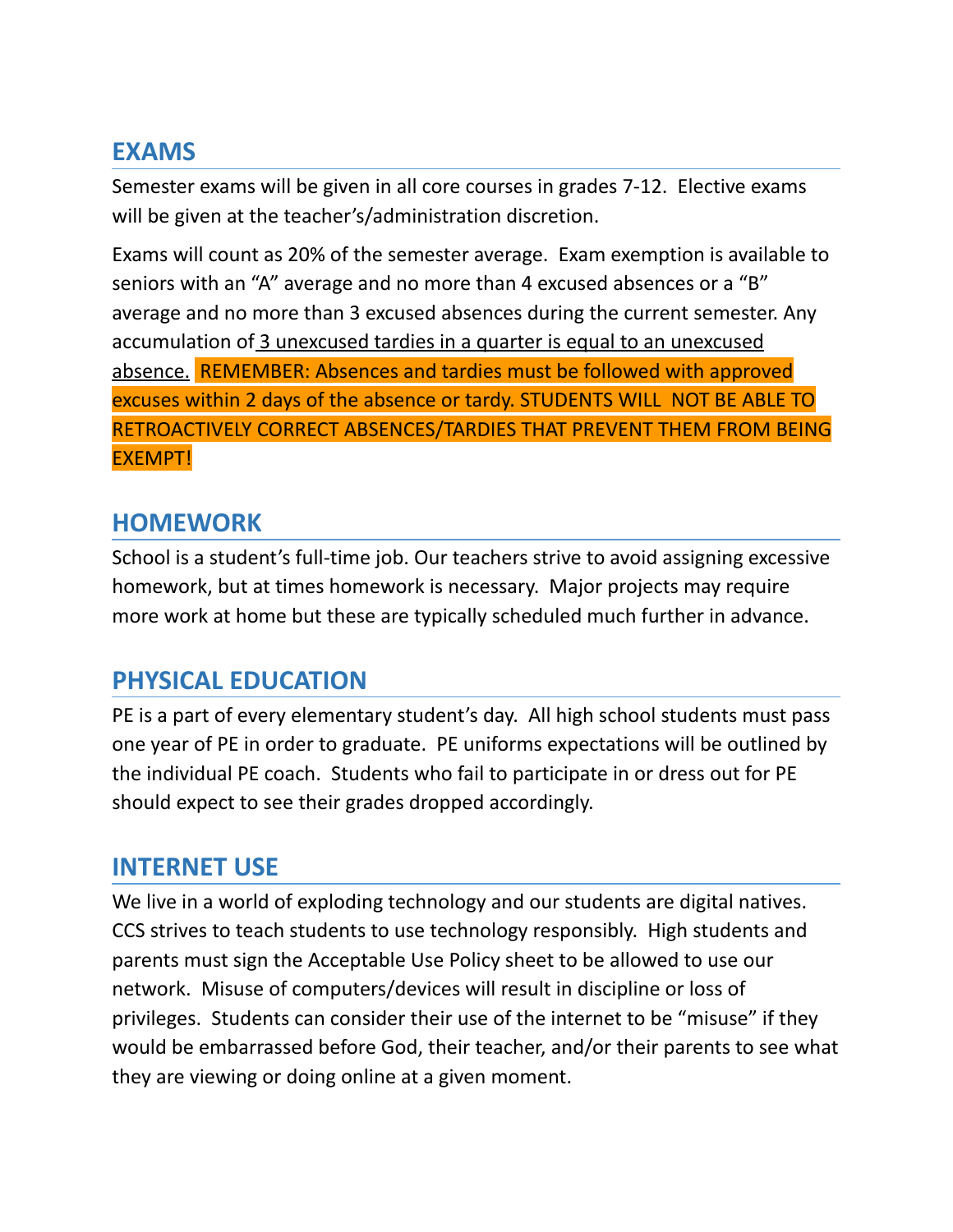# **GRADUATION**

Graduation is an honor reserved for students who have successfully completed a CCS course of study. Students without the necessary credits for graduation will not be permitted to participate in graduation ceremonies.

Students will be assessed a graduation fee to cover the cost of the ceremonies. Senior pranks or acts of vandalism may result in expulsion or barring from graduation exercises at the discretion of the administration. Fines to cover damages may also be assessed prior to release of any transcripts.

# **STANDARD DIPLOMA**

| <b>Bible/Electives</b>    | 4.5 credits          |
|---------------------------|----------------------|
| English                   | 4 credits            |
| <b>Social Studies</b>     | 4 credits            |
| $Math*$                   | 4 credits            |
| Science**                 | 4 credits            |
| Foreign Language          | 1 credit             |
| <b>Physical Education</b> | 1 credit             |
| Computer                  | $\frac{1}{2}$ credit |
| <b>Fine Art</b>           | $\frac{1}{2}$ credit |
| Health                    | $\frac{1}{2}$ credit |
| TOTAL                     | 24 credits           |

\*Math must be complete with 4 credits including Geometry and Algebra II

\*\*Science must include Biology and at least one physical science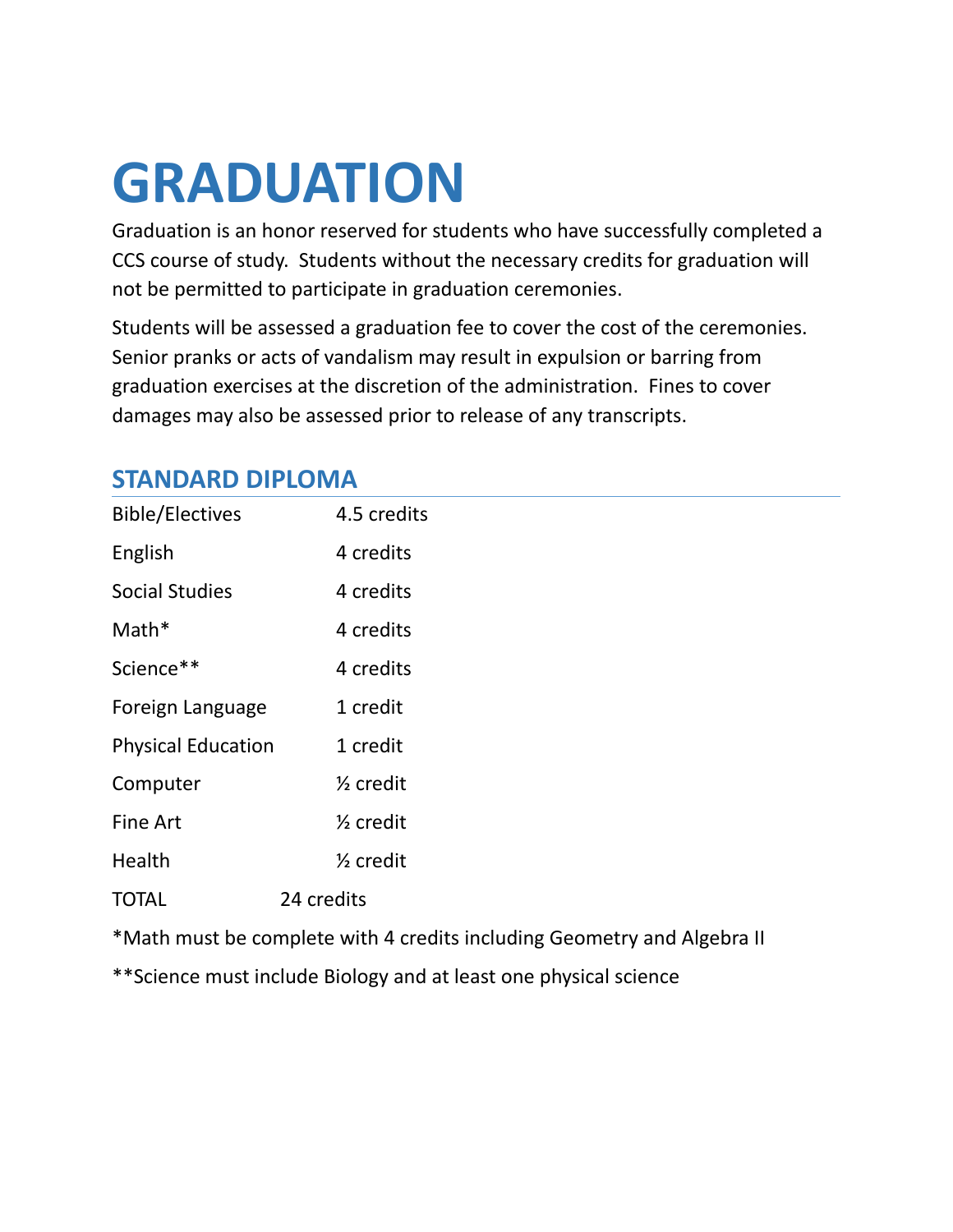# **ADVANCED HONORS DIPLOMA**

For the Advanced Honors Diploma, students must fulfill all diploma requirements with these modifications:

- 1. Completion of 2 years of foreign language (same language)
- 2. Must include 3 advanced maths.
- 3. Science must include Biology and Chemistry
- 4. ½ credit or 75 hours of school and community service (documented)
- 5. Completion of 26 credits

### **ALUMNI**

CCS is extremely proud of all our alumni. The list below represents some of the colleges and universities that have granted our alumni degrees. In addition to these colleges we also have representation in every branch of the Armed Forces.

| <b>New York University</b>    | <b>Samford University</b>           |
|-------------------------------|-------------------------------------|
| <b>Beeson Divinity School</b> | <b>McWhorter School of Pharmacy</b> |
| Harrison School of Pharmacy   | University of Alabama               |
| <b>Auburn University</b>      | <b>Brown University</b>             |
| Mississippi State University  | <b>Belmont University</b>           |
| University of Montevallo      | <b>Harding University</b>           |
| Lee University                | Huntingdon College                  |
| <b>Troy University</b>        | University of North Alabama         |
| University of South Alabama   | Southwest Baptist University        |
| Mississippi College           | <b>Faulkner University</b>          |
| <b>Spring Hill College</b>    | University of Alabama – Huntsville  |
| University of Mississippi     | Tuskegee University                 |
| Jacksonville State University | South Union State Community College |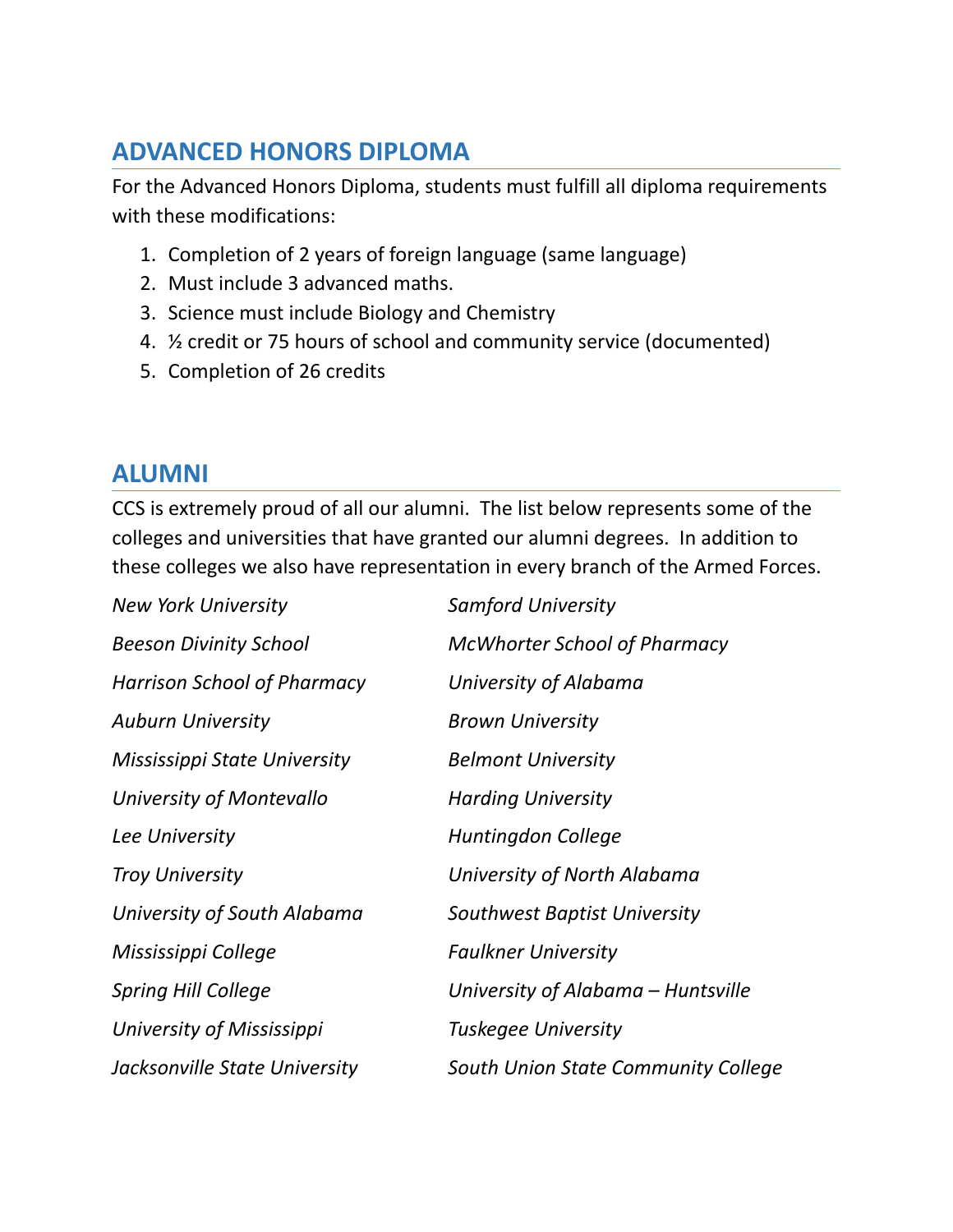*Universidad del Rosario (Bogotá, Colombia) Palabra de Vida (Buenos Aires, Argentina) Virginia College Judson College Jeff State Community College Central Alabama Community College*

# **DISCIPLINE**

CCS trains its students to strive to **live above reproach,** showing respect for God, country, family, faculty, and fellow students. Discipline is necessary in the school environment to promote academic success and safety. Students who fail to cooperate spiritually, morally, or scholastically will jeopardize their privilege to attend CCS.

# **STUDENT STANDARD OF CONDUCT**

CCS will strive to provide an environment conducive to the spiritual growth and development of young people. Conduct based on the following Biblical imperatives is necessary to provide such an environment. The school, therefore, requires that each student:

- 1. Refrain from cheating, stealing, swearing, indecent language, threatening or intimidating others, using or selling tobacco products, alcoholic beverages and narcotics, pornography, premarital sex, negative peer pressure, listening to music and/or wearing apparel that has negative or violent innuendoes that shape thoughts and values, participating in online activity that reflects poorly on the student or school
- 2. Maintain Christian standards in courtesy, kindness, honesty, morality, modest attire, always acting in a very orderly and respectful manner.

Students are expected to abide by these standards throughout their enrollment, **whether at home, school,online or elsewhere.**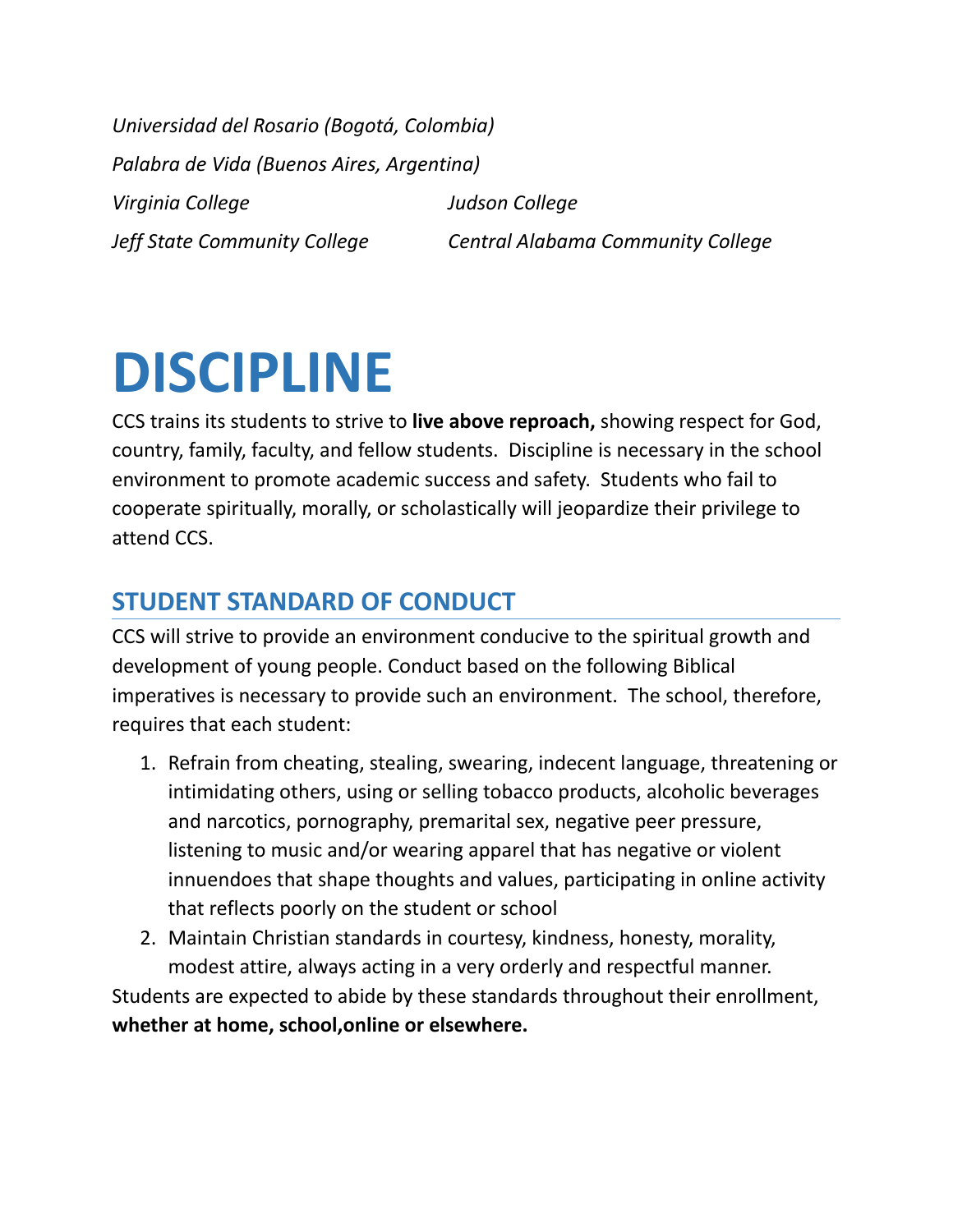# **ELEMENTARY POLICIES**

### **Classroom Discipline**

Teachers discuss classroom rules and expectations at the beginning of the year. Conduct grades will reflect a student's behavior during the school day.

### **Additional Consequence**

Minor infractions of individual classroom rules will be dealt with by the teacher in each classroom. More serious behaviors, such as the following violations, however, are subject to documented discipline procedures and may be referred to the Dean of Students or the Director:

- 1. Teasing, harassing, or making fun of others
- 2. Inappropriate touching, hitting, biting, pinching, throwing rocks…
- 3. Vulgar or unwholesome language.
- 4. Showing disrespect for anyone in authority.
- 5. Fighting, stealing, cheating and lying.
- 6. Refusal to follow instructions.

*These and other serious offenses may result in suspensions. Repeated offenses could lead to expulsion.*

# **HIGH SCHOOL POLICIES**

Teachers will go over specific discipline procedures at the start of the school year.

Based on the nature of the infraction, disciplinary action can be placed in one of the following categories:

- Mild- generally administered by the teacher
- Moderate-administered by the teacher and/or Dean of Students
- Serious- administered by the Dean of Students and/or Director
- Very Serious- administered by the Director with the possible advice and approval of the School Board.
- 1. *Mild* disciplinary cases will be handled by the teacher. Mild discipline could range from reprimands to detention. Mild infractions could include, but are not limited to: unexcused tardy, food/drink in class, failure to return unprepared for class, disruptive behavior, etc.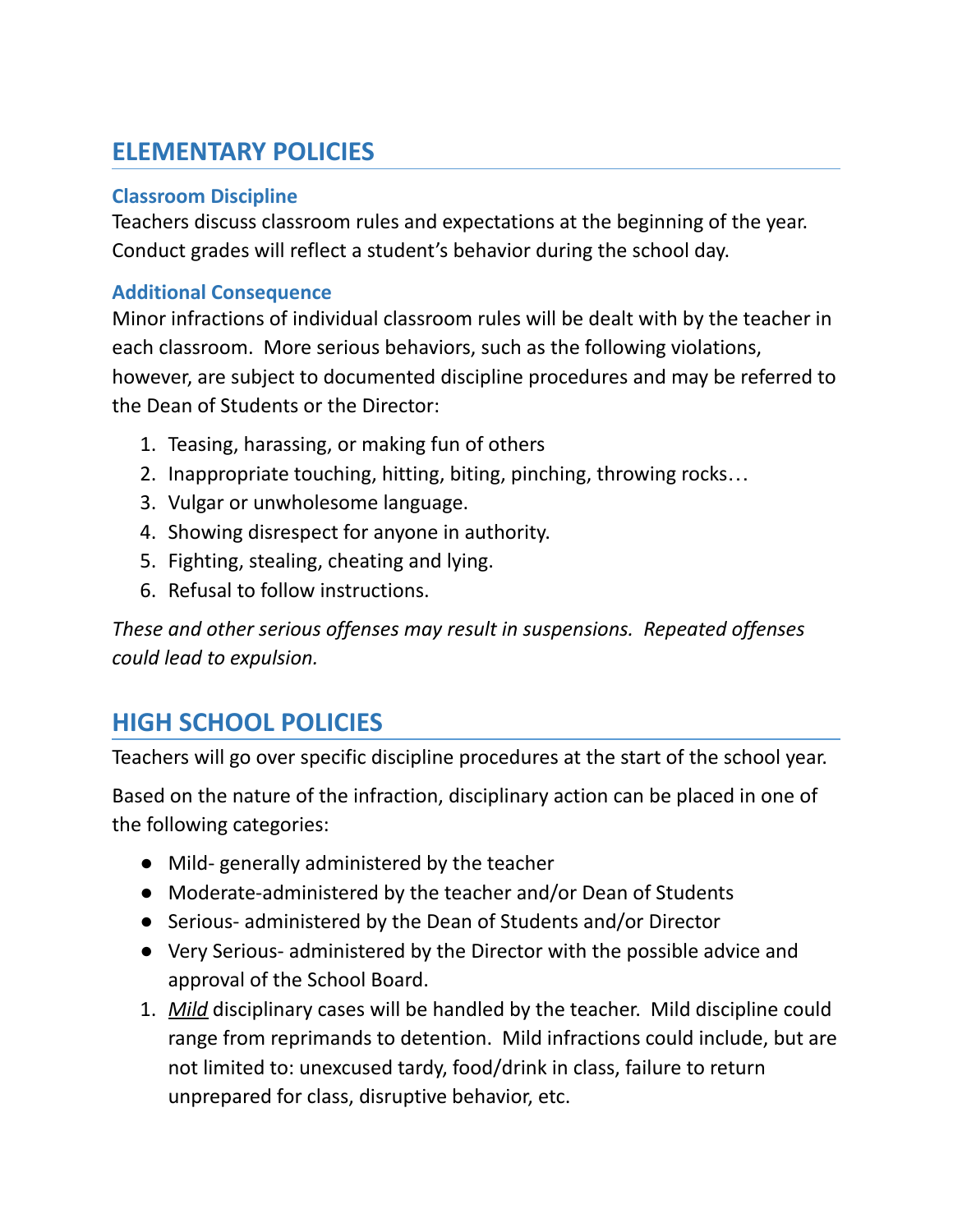- 2. *Moderate* discipline may be handled by the teacher or the Dean of Students. Moderate discipline could range from a detention to an in-school suspension. Moderate infractions include, but are not limited to: repeated misbehavior, disrespect, cheating (which will also result in a zero on the test or assignment), offensive language or offensive behavior.
- 3. *Serious* discipline involves the Dean and/or the Director. At this level, a suspension for one or multiple days may be given. Suspensions generally will occur on the day following parent notification of the matter. Suspensions are considered unexcused absences and therefore will result in academic consequences. Serious infractions include, but are not limited to: fighting, lying, flagrantly abusive language or bullying, harassment, cheating, plagiarism, going to vehicle without permission, skipping class or lunch, skipping chapel or skipping school, leaving school without permission or following proper procedures for checking out, possession or use of tobacco products or alcohol, possession of drugs or pornography, misuse of computers/internet, repeated misbehavior, misuse/abuse of school property (including lockers), vandalism, disrespectful attitude.
- *4. Very Serious* discipline is expulsion, which is permanent dismissal from school. The Board may be involved in the decision to expel a student. Once the parents are notified of such a decision, they may appeal the decision in writing to the Director within three days. A student may not attend classes during the appeals process. A student who has lost the privilege to attend CCS may not be permitted to attend school related events*. A student who has been expelled may be required to wait one year following the one-year anniversary of the expulsion to apply for readmission. Readmission will be taken under consideration by the Administration and the School Board.*

*Expulsion* may occur for the following actions:

● Possession or use of any unprescribed drugs, or the misuse of any prescribed drugs, on or off school property- Students who choose to return at a later time to CCS who have been dismissed for drug abuse will be required to enroll in a drug counseling or rehabilitation program, and may be required to submit to periodic drug testing. Periodic reports will be made from the program counselor or director to the Director of CCS.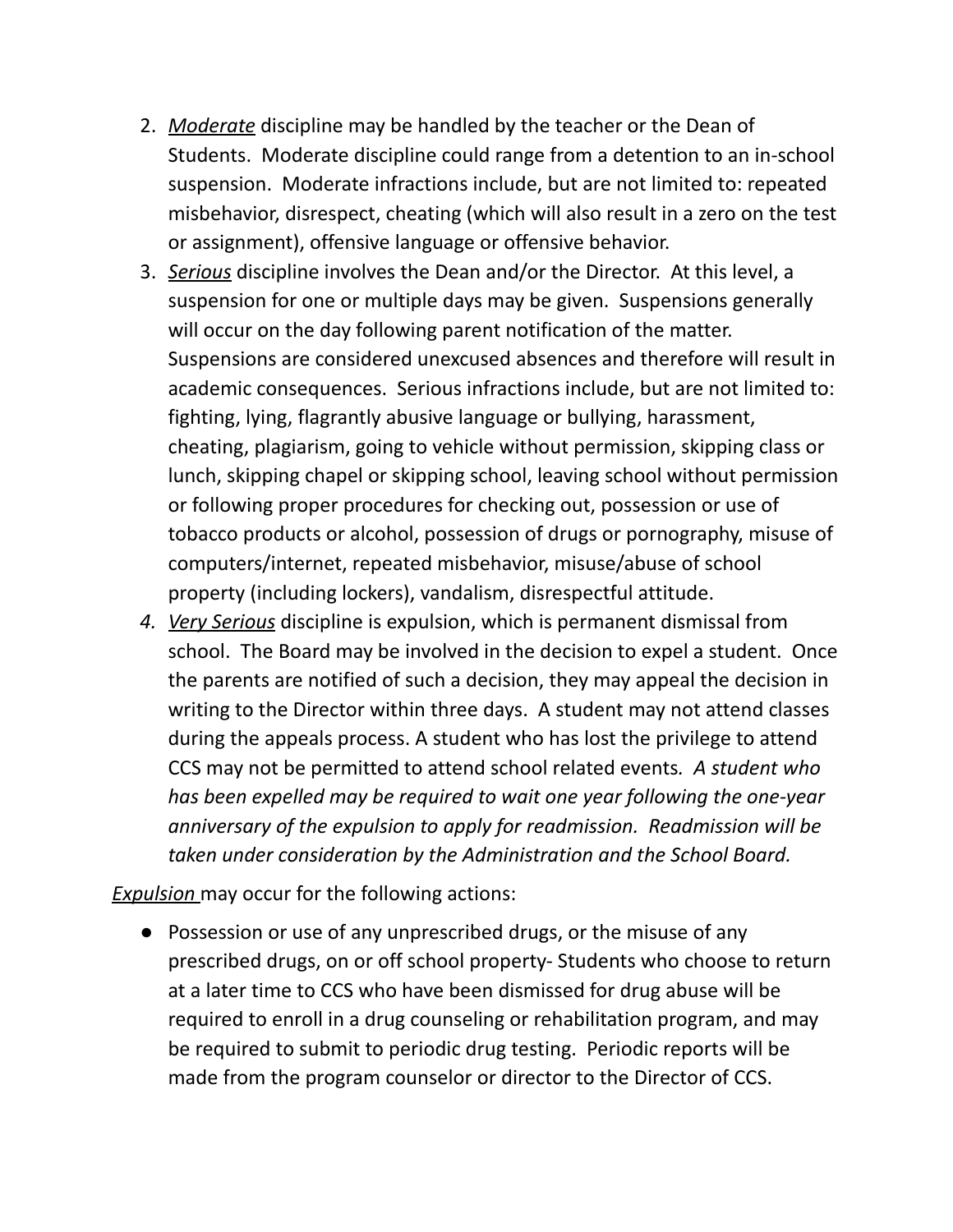- Selling or supplying prescribed or illegal drugs.
- Pregnancy
- Repeated violations of discipline that have resulted in suspensions.
- Failure of parents to cooperate with the school in the discipline of their children.
- Leaving campus without permission.
- Harassment or threats.
- Hazing.
- Assault or battery of a teacher.
- Moral misconduct.
- Dishonesty.
- Stealing.
- Possession of a weapon of any kind.
- Pornographic materials.
- Intentional plagiarism.
- Other extreme actions deemed to be very serious by the Administration/School Board

\*AT ANY TIME, THE ADMINISTRATION MAY REPORT INCIDENTS TO THE LOCAL POLICE DEPARTMENT IF THE VIOLATION FALLS INTO A CATEGORY THAT WOULD REQUIRE MORE DRASTIC MEASURES BE TAKEN. SUCH MEASURES MAY INCLUDE FIGHTING, POSSESSION OF WEAPONS OR OBJECTS THAT ARE USED AS WEAPONS, ASSAULT, THREATS, ETC.

# **LOCKER ROOM BEHAVIOR**

Behavior in the locker room areas is to follow all of the rules laid out in this handbook. Normally, a locker room is a more "laid back" atmosphere, but that does not excuse the breaking of any rules.

Any witnessed misbehavior must be reported to the Athletic Director or appropriate coach.

# **DETENTIONS**

CCS will have detentions for students who are in violation of mild or moderate offenses, as deemed appropriate by administration. Once a detention time has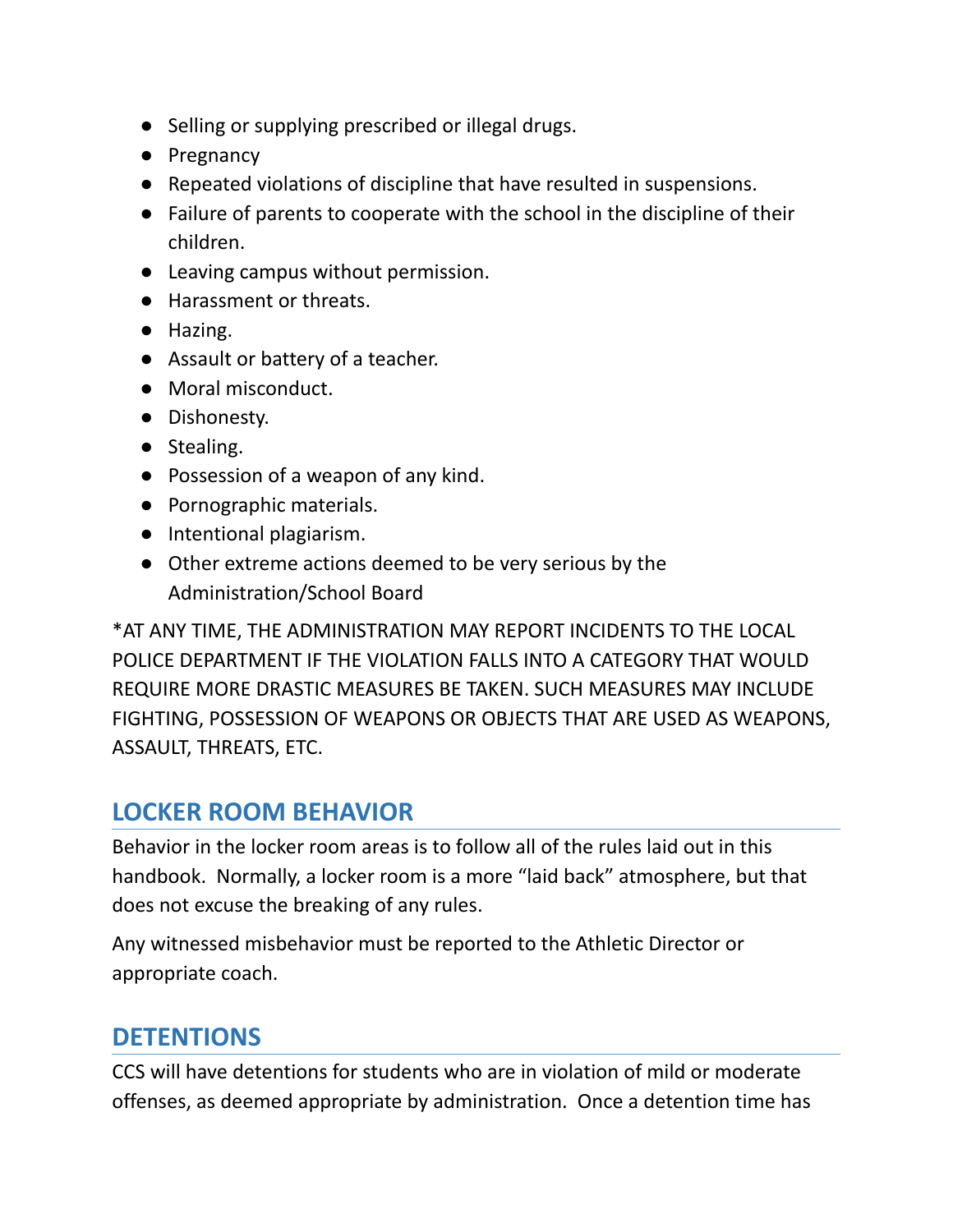been set the student must comply. If for any reason a student cannot make the scheduled time, a parent must notify the school to arrange an alternate time. **Detentions may not be postponed more than once. Failure to fulfill the detention requirement will lead to an in-school suspension.**

## **SUSPENSIONS**

Out-of-school Suspensions are not given lightly. They are counted as an unexcused absence, which means that they automatically negate any possibility of exempting semester exams, and any assignments or tests given during the suspension period will be counted as a zero. In-school suspension does not carry the same academic consequences.

## **EXPULSION**

In the event that a student is expelled from CCS, that student has the right to petition the Director/Board for a reconsideration of the circumstances as outlined in the "very serious" section above. Expulsion from CCS may result in denial of admission of the expelled student into another school for some period of time.

The school reserves the right to report serious offenses that may constitute a violation of criminal laws to the proper authorities and to press charges against the student if the situation should so warrant.

# **BEHAVIORAL PROBATION**

A student who has exhibited discipline problems may be placed on behavioral probation. The administration determines the behavioral probation with input from the faculty. During the period of probation, the student must demonstrate significant conduct improvement. Failure to show marked improvement may result in the student's forfeiture of the privilege to attend CCS. The purpose of such probation is to motivate the student to demonstrate self-discipline and to function within the school community in a cooperative manner. The administration will assess whether CCS can be successful in helping a student to achieve success.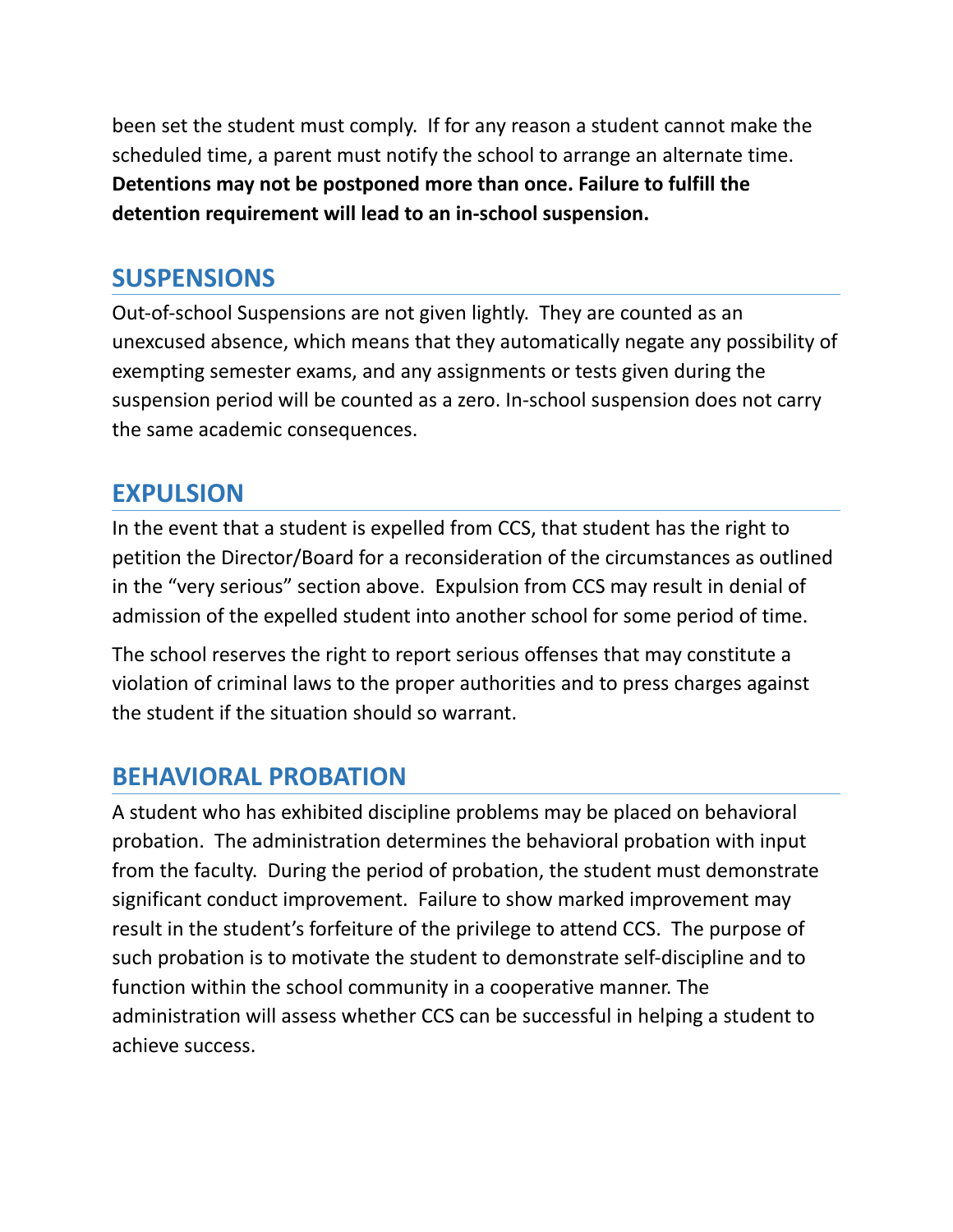CCS reserves the right to deny admission or readmission to any student whose actions demonstrate that it is not in the school's best interest to admit that student.

# **SEARCHES/DRUG TESTING**

CCS strives to provide our students with a Godly and safe environment in which to learn. In an effort to achieve this environment, CCS reserves the right to inspect a student's locker, car, book bag, purse, or any other item that is thought to possibly contain items which are illegal or against school policy or the law. We further reserve the right to ask any student in grades 7-12 to submit to a drug or alcohol test with or without advanced notice. Any student found with positive results or who refuses to be tested may be subject to expulsion at the discretion of the Administration and/or the Board, or the student may be put on probation.

# **CONDUCT ON SCHOOL-SPONSORED TRIPS**

The same standard of conduct required of students at school is also required of them on school-sponsored activities. Conduct that disrupts or tends to embarrass the school, its reputation, witness or overall goals will not be tolerated. Suspension or expulsion can occur for such infractions.

# **CELL PHONES/DEVICES**

Students are allowed to have cell phones/devices with them at school; however, these devices must be put away during class unless otherwise instructed by the teacher. Any device used during undesignated times may be confiscated. It may be picked up at the end of the day in the school office. The second time a device is turned over to the office, it will only be released to a parent or guardian. If parents need to contact their children during the day, they should call the school office and not ask their children to break the rules. Phones are available in the office in times of need or emergency. *If there is an unusual situation and parents feel it necessary that students be able to access their phone, the parents need to contact the administration to obtain permission for the student to do so.* Athletes who need to communicate with parents concerning changes in athletic schedules may do so during class after the teacher gives approval.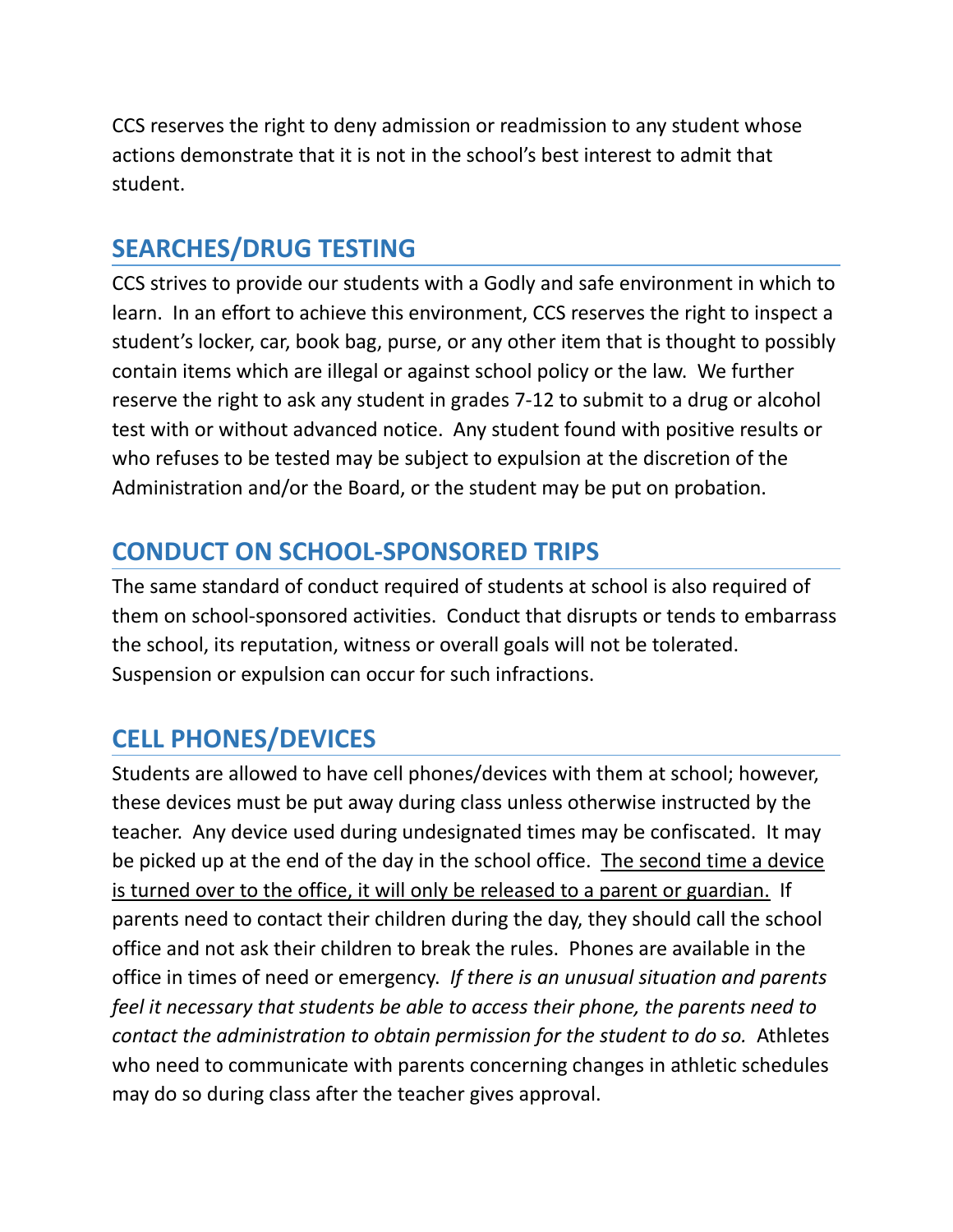**AT NO TIME SHOULD A CELL PHONE/DEVICE BE USED TO RECORD (VOICE OR PICTURE) A CONVERSATION OR CLASS OR TO TAKE A PICTURE WITHOUT PERMISSION OF THE SUBJECT BEING RECORDED OR PHOTOGRAPHED. If this behavior is caught it falls into the "very serious" category of discipline.**

# **HIGH SCHOOL DRIVING**

In order to maintain a secure and safe campus, all automobiles driven to school by students MUST fill out a driving form. No student vehicle can remain on campus without filling out this form. Information to be supplied to the school would include: driver's license #, car tag #, insurance information, make and color of the vehicle. These records will be maintained in the front office. Students will need to display the CCS decals/stickers on/in their cars.

**Driving privileges will be suspended** for a length of time determined by the administration for reckless driving, going to cars during the school day without permission, or parking in inappropriate places. A student's driving privilege will be revoked permanently for repeated offenses.

# **DRIVING POLICY**

Students will be allowed to drive vehicles to school as long as they:

- Observe necessary precautions of safe driving both on and off campus
- Park their cars in the designated student parking areas
- Observe speed limit on campus of 10mph
- Observe the correct traffic flow pattern

Students who drive motorcycles are also expected to conform to regulation pertaining to motor vehicles. Motorbikes are NOT to be ridden across the ground of CCS.

Students are not allowed to sit in vehicles upon arrival at school.

Violators of driving regulations will be subject to disciplinary action, including loss of driving privilege. This includes students parking in areas to which they are not assigned.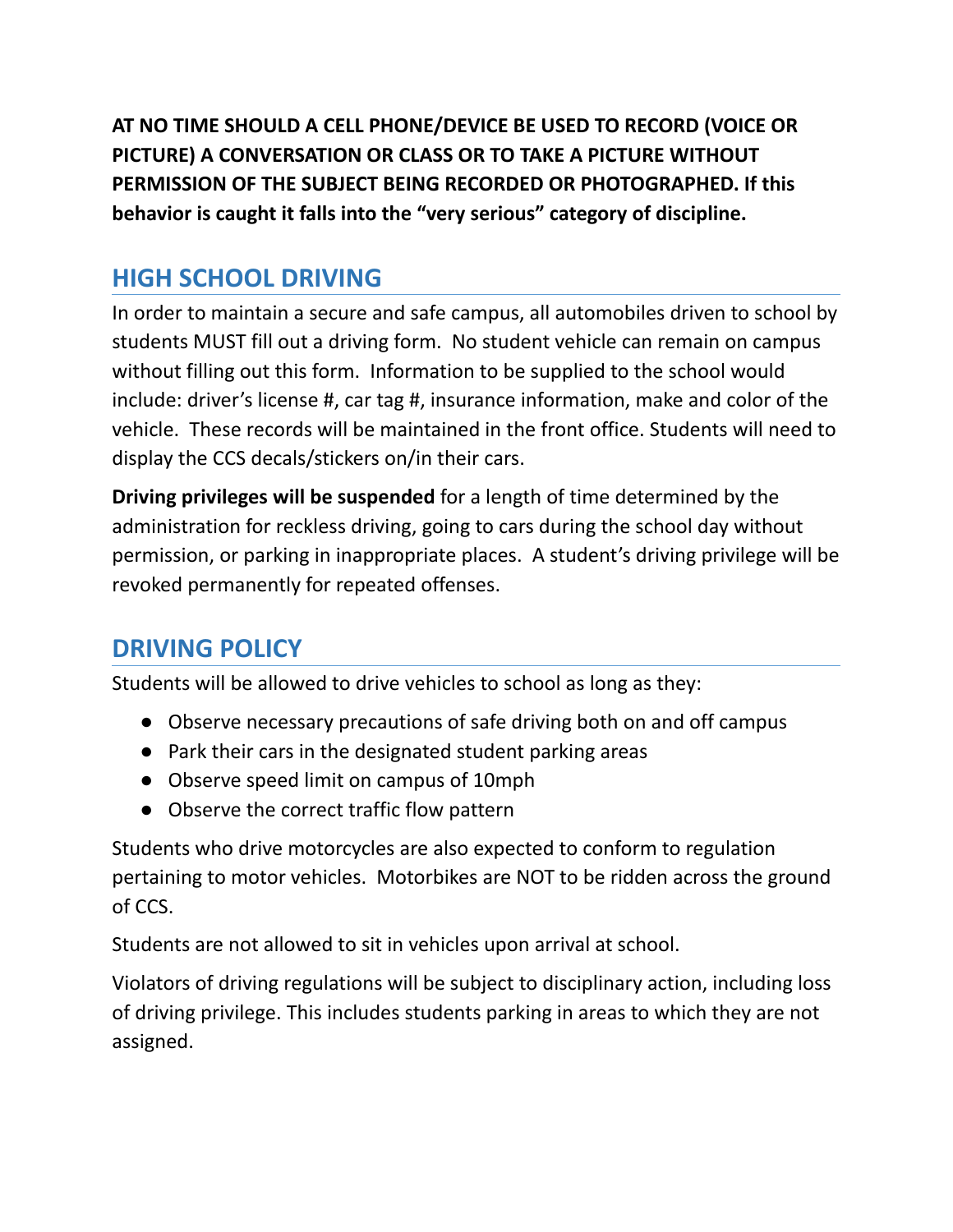# **DRESS CODE**

The dress code of CCS is designed to reflect 3 principles:

- 1. No student has the right to dress in a way that will distract other students from learning.
- 2. Learning to dress appropriately to fit the life situation is an essential component of maturity.
- 3. A school dress code should reflect Biblical principles of modesty and Christian maturity.

#### **CONSEQUENCE**

Students who arrive at school out of code will not attend class until the situation is resolved to the satisfaction of the classroom teacher and/or administrator. Any missed work will be given a grade of zero, as our dress code is clearly laid out in this handbook and therefore deviations from it are unexcused.

There will be no credence given to arguments that "other students got away with this." The fact that one dress code violation went unnoticed does not excuse future violations, any more than one unsolved robbery excuses all future robberies.

#### **IN ONE SENTENCE**

Students of Cornerstone are expected to arrive and remain neat, modest, and respectful in attire appropriate to a mixed-gender, K-12 environment.

### **CONSEQUENCES**

Students who are found to be in violation of the dress code will be subject to the following:

- 1. a written warning which is to be signed by the student a parent or guardian to acknowledge the infraction
- 2. a second violation during the year will result in a detention
- 3. a third violation will result in an in-school suspension
- 4. a fourth violation will result in an out-of-school suspension
- 5. a fifth violation will result in a 3-day out-of-school suspension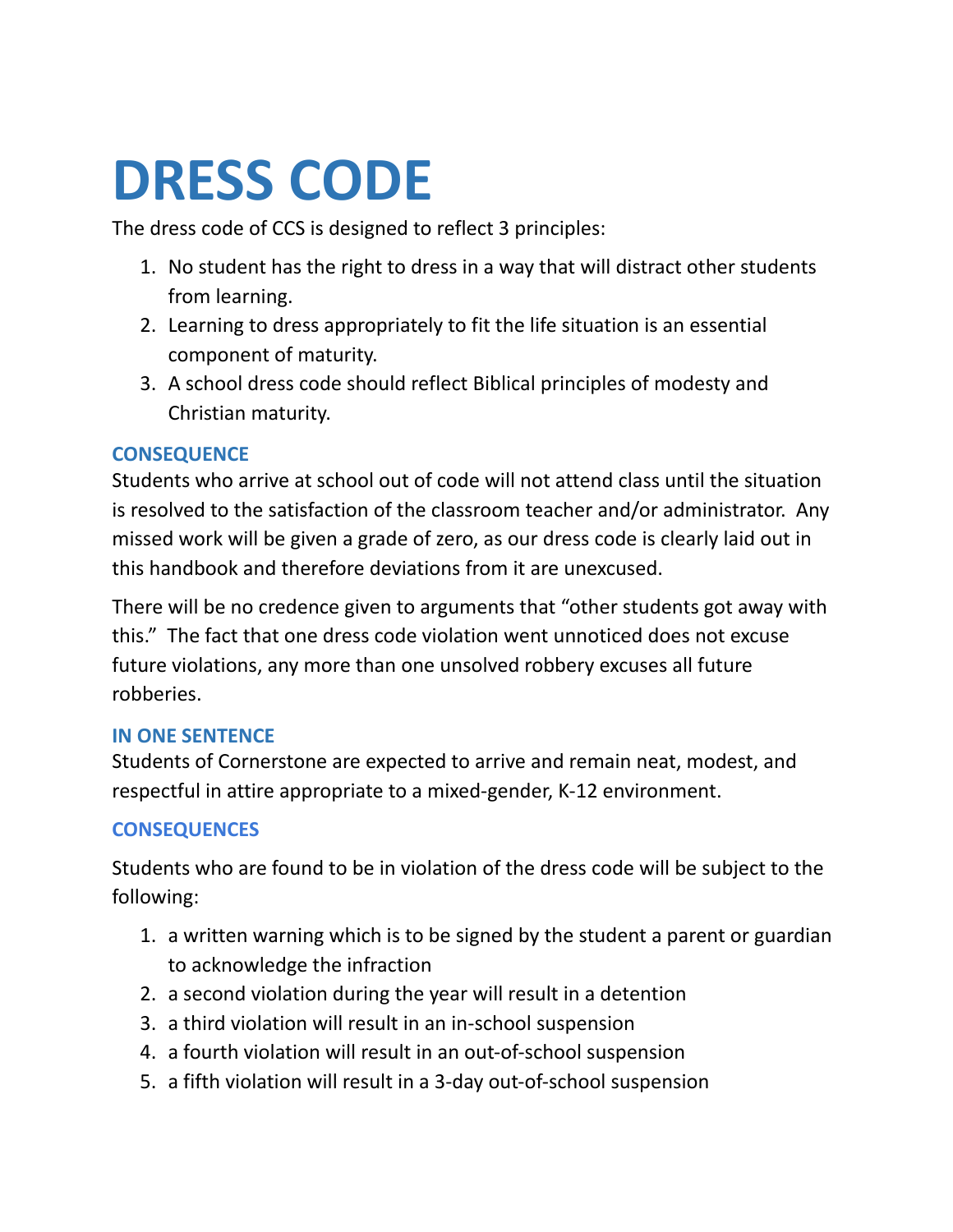6. further violations will result in a student's appearance before the School Board to address the repeated offenses

### **GENTLEMEN**

- 1. Shirts: T-shirts, polos, button-ups, sweatshirts or sweaters. Note that tank tops are not permitted.
- 2. Pants: Khakis, dress pants, blue jeans, dress shorts, or denim shorts. Shorts must be modest--no shorter than the length of a credit card above the knee. Note that sweatpants are not permitted during the school day, but may be worn after school for participating in/attending athletic events.
- 3. Hair: Neatly groomed with eyes visible. Longer hair may be worn but must not distract from the learning environment. Extreme or outlandish hairstyles are not permitted; it's advisable to seek permission before spending money on one. Dye must be a natural human hair color. Gentlemen may have facial hair, but it must be kept trimmed and neat.
- 4. General Principles: All clothes must fit appropriately. No clothes may contain offensive or inappropriate material (and remember we have 3-year olds in our halls). All attire must be modest. Gentlemen may not wear earrings on campus or to school events.

# **LADIES**

- 1. Shirts: Blouses, T-shirts, polos, button-ups, sweatshirts, or sweaters. Note that tank tops are not permitted. Sleeveless shirts are allowed, but the shirt sleeve opening must come to the edge of the shoulder.
- 2. Pants: Khakis, dress pants, blue jeans, dress shorts, or denim shorts. Sweatpants are not allowed. Shorts and skirts should be modest: no shorter than the length of a credit card above the knee.
- 3. Hair should be neatly groomed with eyes visible. Extreme or outlandish styles are not permitted. It's advisable to seek permission before spending money on one. Any dye must be a natural human hair color.
- 4. General Principles: All attire must be modest no exposed back, belly, cleavage or undergarments. Ladies are allowed 2 earrings per ear while on campus.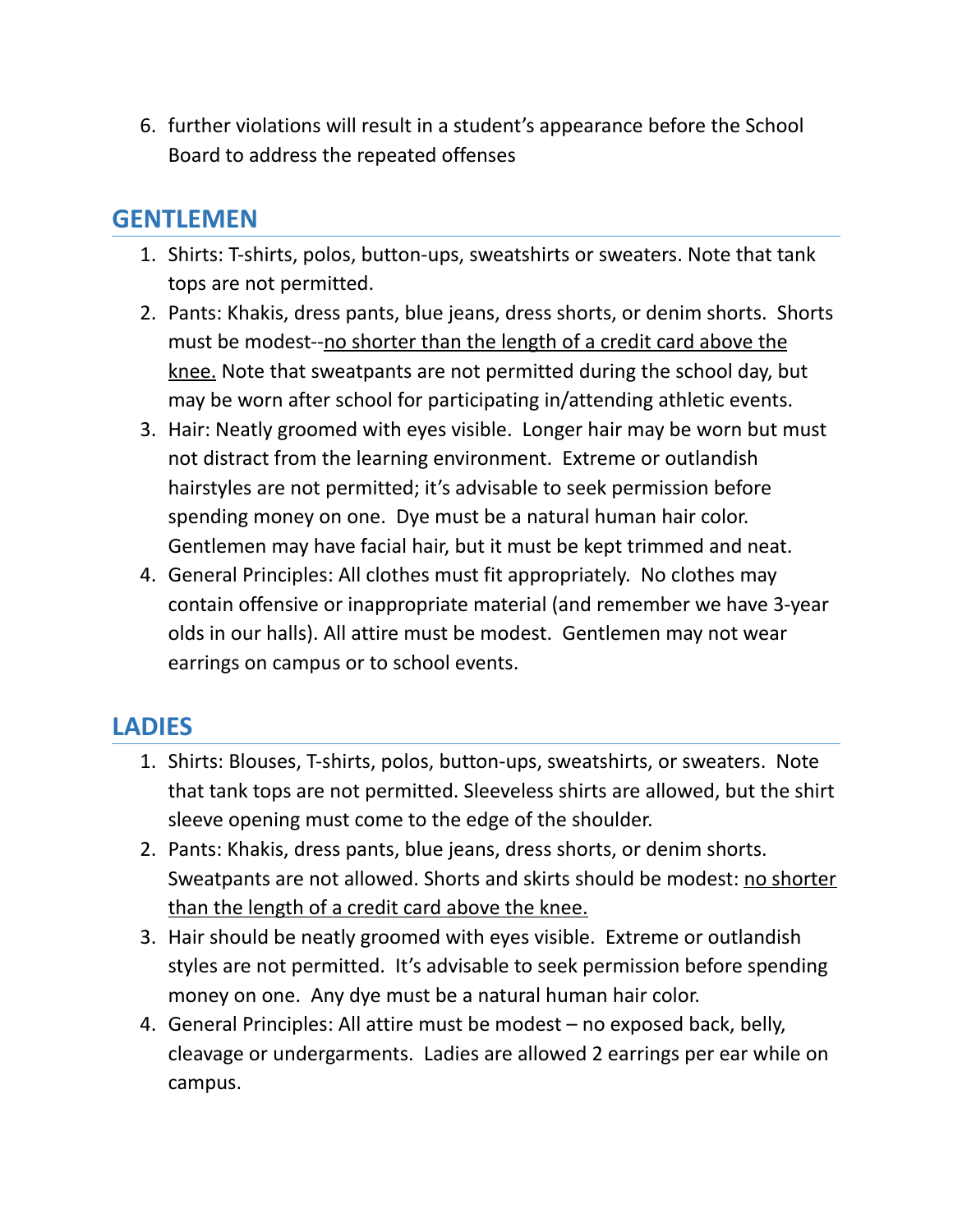**5. CONDITIONAL EXCEPTION FOR FALL 2021:** *IF* **GIRLS IN GRADES 7-12 CAN WEAR LEGGINGS WITH TUNIC-TYPE TOPS (no oversized t shirts or sweatshirts) THAT ARE FINGER-TIP LENGTH, THEY WILL BE PERMITTED. HOWEVER, IF GIRLS FAIL TO MEET THE GUIDELINES FOR TOPS WITH LEGGINS, THIS EXCEPTION WILL BE DISCONTINUED!**

# **ALL-INCLUSIVE DRESS CODE PRINCIPLES**

- 1. Clothing from other high schools should not be worn at CCS. We are Chargers and should be proud of that fact!
- 2. Rips and frays in clothes must be covered. Holes in jeans must not be too extreme, and any holes above the knees should be worn with shorts or legging or some other clothing that will cover the skin under the hole, thus eliminating the exposure of skin above the knee through the holes.
- 3. Modesty should be observed at all times.
- 4. Sweatpants/athletic pants or shorts may not be worn (see #5 for exception)
- 5. Team uniforms/warm-ups may be worn with permission from the team coach.
- 6. Shoes must be worn at all times in the buildings.
- 7. Athletic shoes must be worn for PE.
- 8. Hats/toboggans are not allowed in the building. They will be confiscated and not returned. At this time Friday's are reserved as "Hat Day '' where hats can be worn, **HOWEVER, for 2021-2022, IF students cannot keep their hat wearing confined to Friday and are in violation of this exception on other days, hat days will be eliminated completely.**
- 9. Tattoos may not be visible.
- 10.Ear gauges are not allowed; if gauges exist you must use a gauge cover.
- 11.It is recommended that each student keep an alternative set of clothes in their vehicle/locker so that, in the event of dress code issue, lost class time can be minimized. It is always better to ask first than to be sent home to change.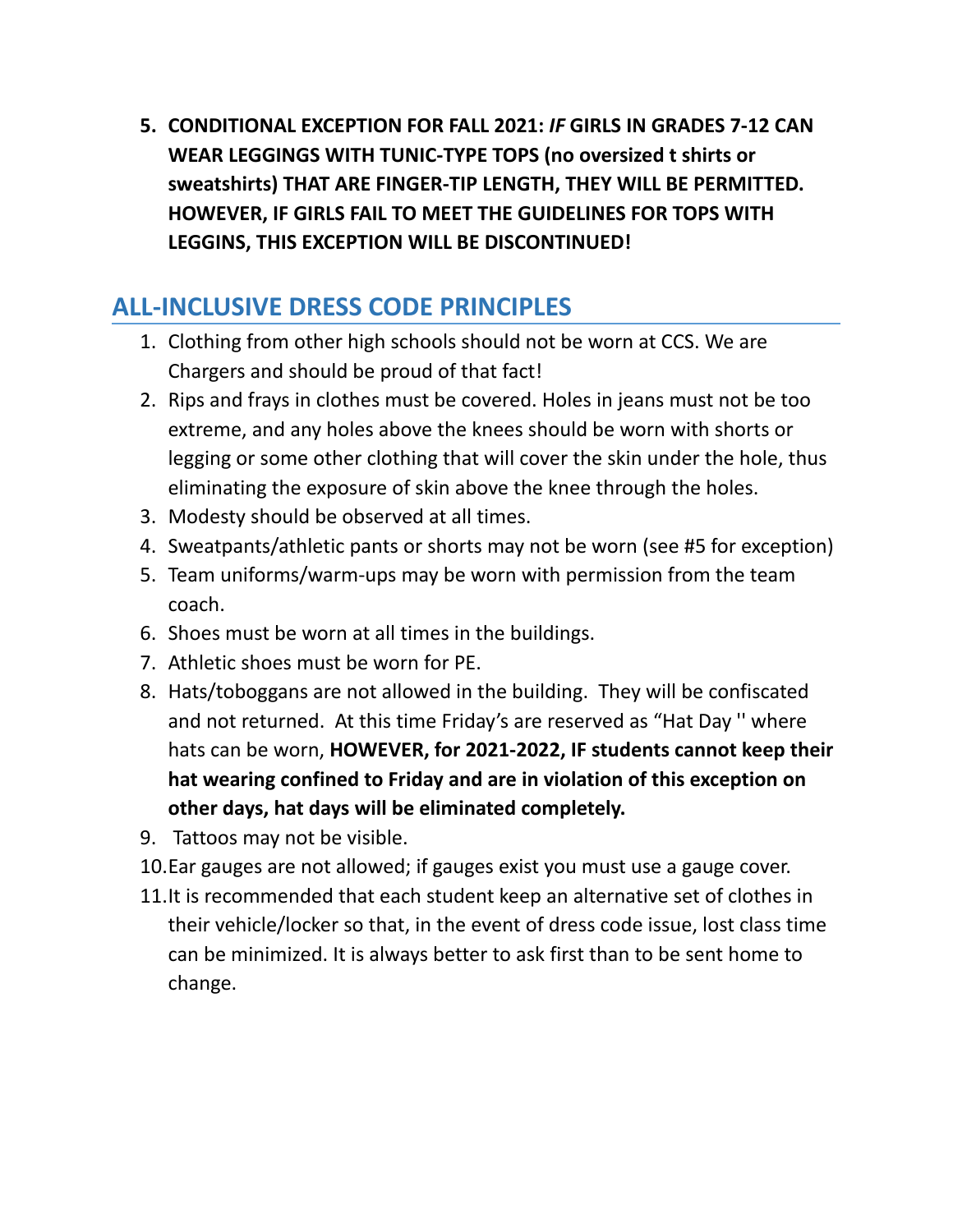#### **I PETER 3: 2-5**

**"Your beauty should not come from outward adornment, such as braided hair and the wearing of gold jewelry and fine clothes. Instead, it should be that your inner self, the unfading beauty of a gentle and quiet spirit, which is of great worth in God's sight."**

One of the primary reasons we have a dress code is to minimize distraction and allow students to focus on principles of primary importance.

### **INTERPRETATION/CHANGES TO CODE**

Generally, we will ask a lady to deal with issues of ladies' modesty to minimize discomfort on the part of our staff and students.

All dress codes are subject to interpretation. On our campus, the first interpretation comes from the classroom teacher. If the student disagrees with the teacher's interpretation, they should present their case to the administrator. If they disagree with the administrator, they should comply for the day, to avoid missing classwork, and present their case to the CCS Board in writing so that future conflict can be avoided.

The alternative to a relaxed and general dress code, as presented in the handbook, is school uniforms. Our goal is to minimize the amount of time our staff spends on dress code.

Changes to the dress code may be proposed to the administrator in writing.

# **ATHLETICS**

We believe that athletic involvement and physical activity are an important part of learning.

We also believe in our sedentary culture, it is vital that our students learn to enjoy physical activity. However, it is important to note that our school exists for the purposes of academic learning; sports are always a secondary consideration for our administration, faculty and students.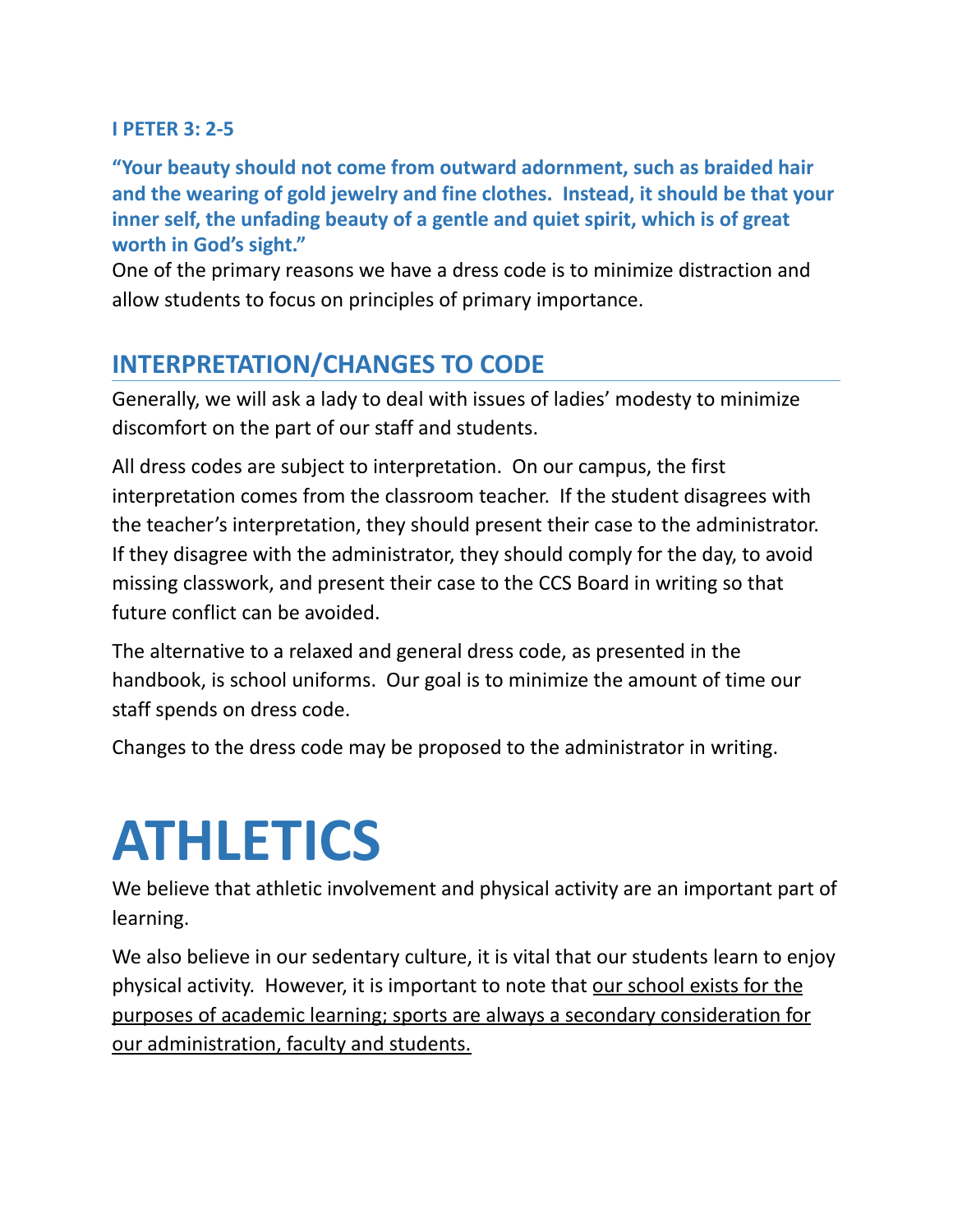## **ELIGIBILITY**

CCS competes in the Alabama Independent School Association; therefore, eligibility questions should be directed to our athletic director, as AISA eligibility guidelines shift from year to year.

**For CCS purposes, we reserve the right to deny athletic eligibility to students who demonstrate serious behavioral or academic deficiencies, as defined by our stand and administration.**

# **BOOSTER CLUB/BUDGET**

The athletic budget is not contained in the CCS budget, and tuition dollars generally do not go to CCS athletics.

When Activity Fees are assessed, the Booster Club may receive a portion of those fees in order to cover each student's admission to home games.

The Booster Club consists of parents and friends of the school working to fund our athletic program and improve our facilities through fundraising and projects. It also schedules concession and gate workers for each sport. Parents are required to follow Club guidelines as a condition of their child's participation in each sport.

# **FORMS/FEES**

All athletes must have a physical examination form on file prior to participating in tryouts, practices, or athletic events. Additionally, all CCS athletes must have a parental consent form on file before participating in CCS athletics.

There are Sports Fees associated with each sport at CCS; these fees enable us to pay the necessary bills to fund our athletic programs. These fees are due upon tryout/first official practice. Student-athletes with unpaid fees may be barred from participation in practices, games or awards ceremonies. Fees may be paid up front or attached to tuition billing through our relationship with FACTS.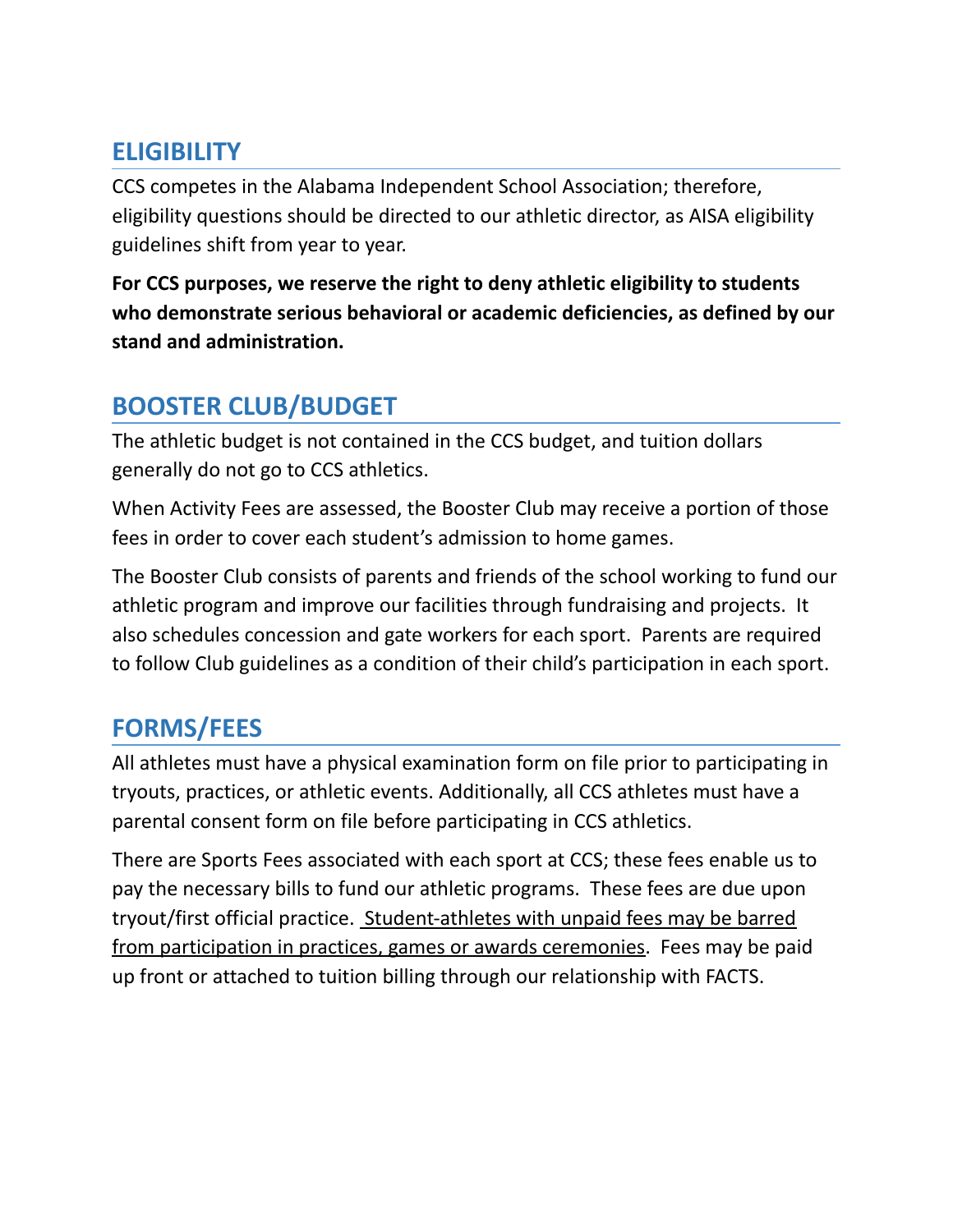### **INSURANCE**

Student accident insurance is provided for all students participating as a member of an intramural or interscholastic athletic team.

## **ATHLETIC RULES AND DISCIPLINE**

The school administrator and athletic director are in overall control of the athletic program. They, along with the coaching staff, govern the conduct and expectations for our student-athletes. Practice and game schedules will be provided as soon as possible for each sport; typically, game schedules and directions are available in the school office.

Coaches are directly in charge of all practices and games. As a matter of principle, our coaching staff will discuss individual athletic progress with the athlete or parents, but will not discuss matters related to playing time or game-time decisions. All decisions about who will play, when, and for how long, are made by individual coaches. We ask that parents respect the coach-player relationship by not interfering in these matters.

It is never acceptable to question a coach on the sideline in public—before, during or after a game—unless student safety is involved.

# **QUITTING A SPORT**

As a matter of policy, a student who quits a sport after the first ten practices (or first game) for any reason other than injury will be barred from all athletic participation for one calendar year. **This policy is non-negotiable.** Any uniform/spirit pack fees will still be due; sports fees may be prorated at the discretion of the coach and athletic director.

## **SUMMER WORKOUTS**

Summer workouts are a required part of CCS athletics. Students who refuse to follow summer workout guidelines will be barred from participation in CCS athletic programs. It should be noted that participation in athletics is an entirely separate matter from academics; therefore, students barred from athletic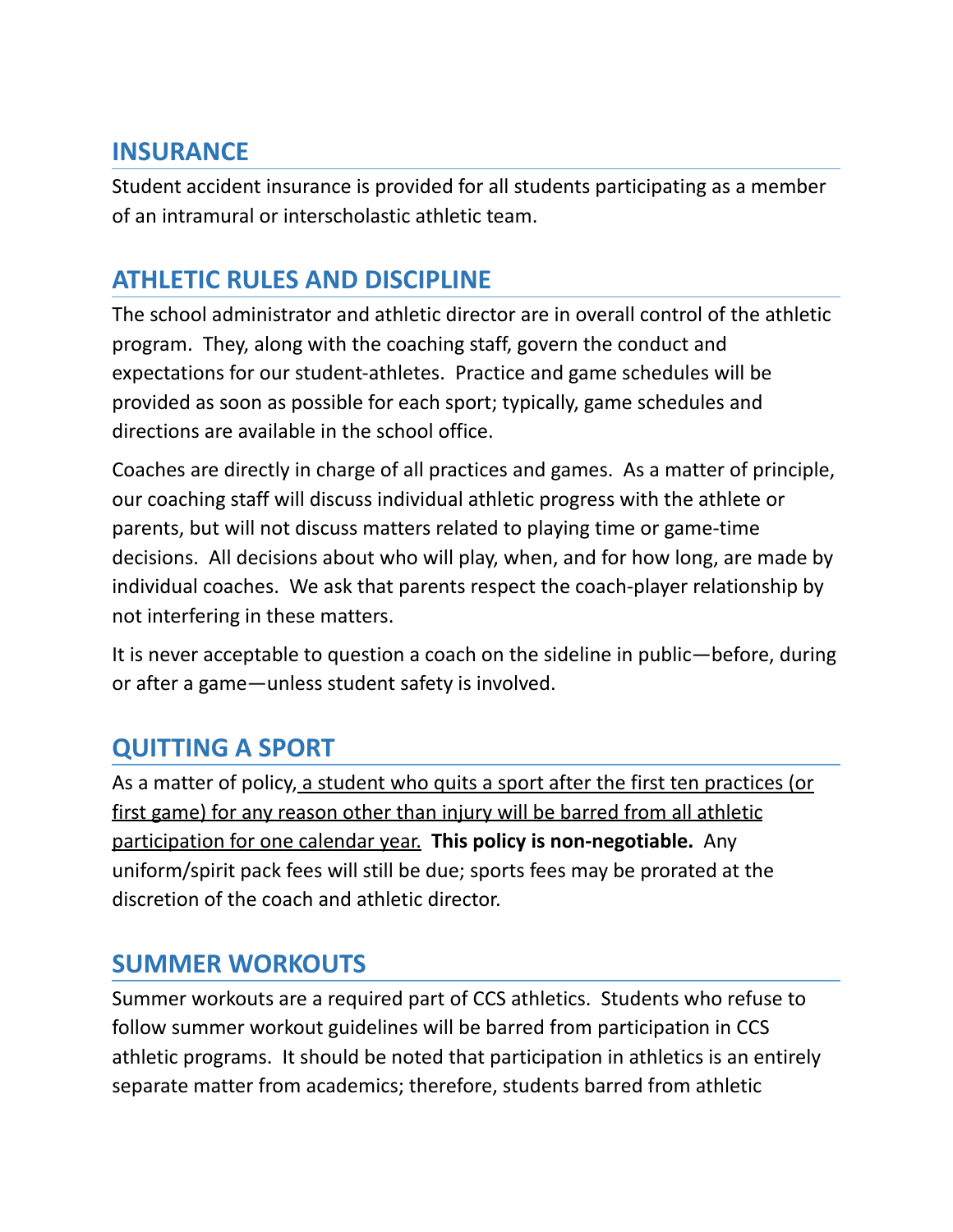competition will not be permitted to violate the terms of their tuition contract with the CCS school board.

# **ATHLETIC CONFLICT RESOLUTION**

All athletic concerns should be initially addressed at the level of the individual coach. Where possible, concerns should be brought by players, rather than parents, as part of Cornerstone's mission to teach students to manage their own affairs.

If resolution cannot be obtained at this level, it should proceed to the athletic director, who may involve school administration in conflict resolution.

Beyond the athletic director, issues may be brought to the CCS Director, and then to the school board, in that order.

### **SPORTSMANSHIP**

CCS is a school dedicated to Christian principles. We believe these principles must govern not only our academic lives, but our athletic lives as well.

To that end, we ask that students, parents, and spectators at CCS athletic events refrain from to the following activities:

- 1. Calling out players (by name or number, for our team or the opponent) in a negative light.
- 2. Embarrassing, harassing, or threatening coaches.
- 3. Generally acting in a fashion unbecoming to the witness of Christ.

An attitude of good sportsmanship is expected from CCS fans as well as our staff and students. Additionally, it is mandated by the regulations of the ASIA. This sportsmanship rule is based on state law. CCS athletes, fans or parents who violate the practice of good sportsmanship may be fined or disciplined by the school or the AISA.

The following policy is taken directly from ASIA regulations:

"Cornerstone Christian School and the ASIA will not tolerate or condone demonstrations of poor professionalism or sportsmanship by parents, fans, or coaching staff—especially displays which lead to alterations and/or forfeiture.